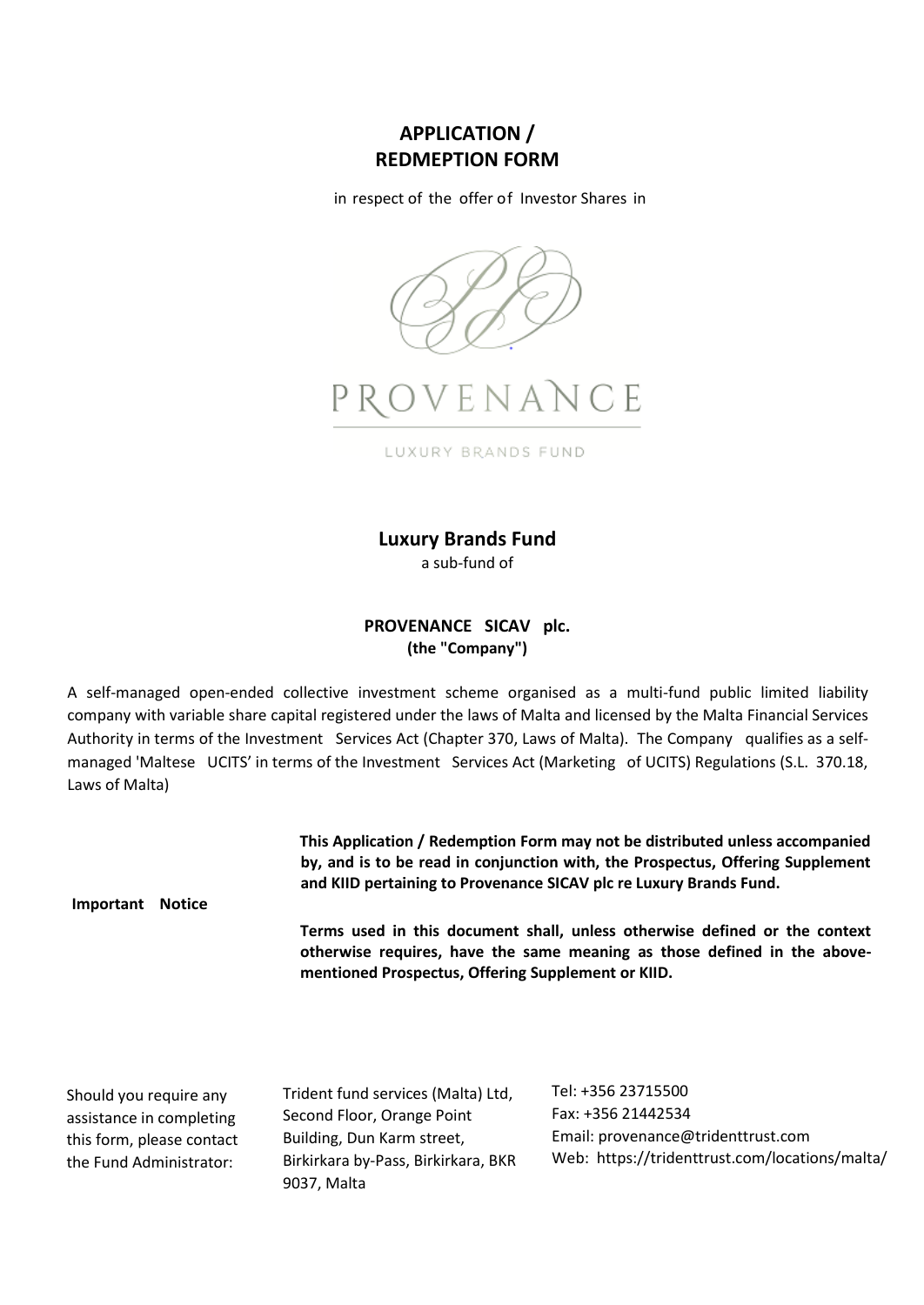# **Application Form / Redemption Form**

# **Application Process**

For **initial subscriptions**, please complete and return the following documents by email/fax\* or mail to the Administrator;

- 1. Signed and completed Application Form (please ensure you sign page 14)
- 2. Signed and completed FATCA Declaration Form (please ensure you complete and sign Section 7)
- 3. Signed and completed CRS Self Certification Form (please ensure you complete and sign Section 8)
- 4. Signed and completed PEP Declaration Form (please ensure you complete and sign Section 10)

5. Due Diligence Documents (please ensure documents are correctly certified in accordance with the requirements detailed on Section 5)

6. Please initial each page of the application form.

\*If you email or fax the Application Documents, please mail the originals (clearly marked "Duplicate") to the Administrator to arrive within seven business days of the date of the email/fax. Contract notes will only be issued on receipt of original documents.

For **subsequent and additional subscriptions** please complete and return **Section 12 - Additional Subscription Form.**

# **Application Cut-Off Time**

Please note that Application Documents and related subscription monies should be received by the Administrator from 11.00am (CET) on 20 April 2015 to 17.00pm (CET) on the closing date during the Initial Offering Period and for subscriptions after the Initial Offering Period, monies and Application Documents should be received by the Administrator by 17.00pm (CET) one Business Day immediately preceding the relevant Subscription Day, with Subscription Day being the day following the Valuation Day and/or such other Business Day as the Directors may from time to time determine.

**Please Note:** After the end of the Initial Offering Period, applications will be dealt on every dealing day as stated in the Offering Supplement.

# **Redemption Process**

Please complete and return the signed and completed Section 13 - Redemption Instruction by email/fax\* or mail to the Administrator;

\*If you email or fax the Redemption Instruction, please mail the originals (clearly marked "Duplicate") to the Administrator to arrive within four business days of the date of the email/fax. Note, redemption proceeds will only be paid when the Redemption Instruction is received by the Administrator in original form.

# **Redemption Cut-Off Time**

Redemption Instructions should be received by the Administrator no later than 17.00pm (CET), one Business Day immediately preceding the relevant Redemption Day, with Redemption Day being the day following the Valuation Day and/or such other Business Day as the Directors may from time to time determine. If a redemption request is received after the above indicated time and date, and subject to the overall right of the Company to defer all or part of the redemptions, the redemption request shall, if valid be processed and the relevant Fund Shares will be redeemed on the next following Redemption Day.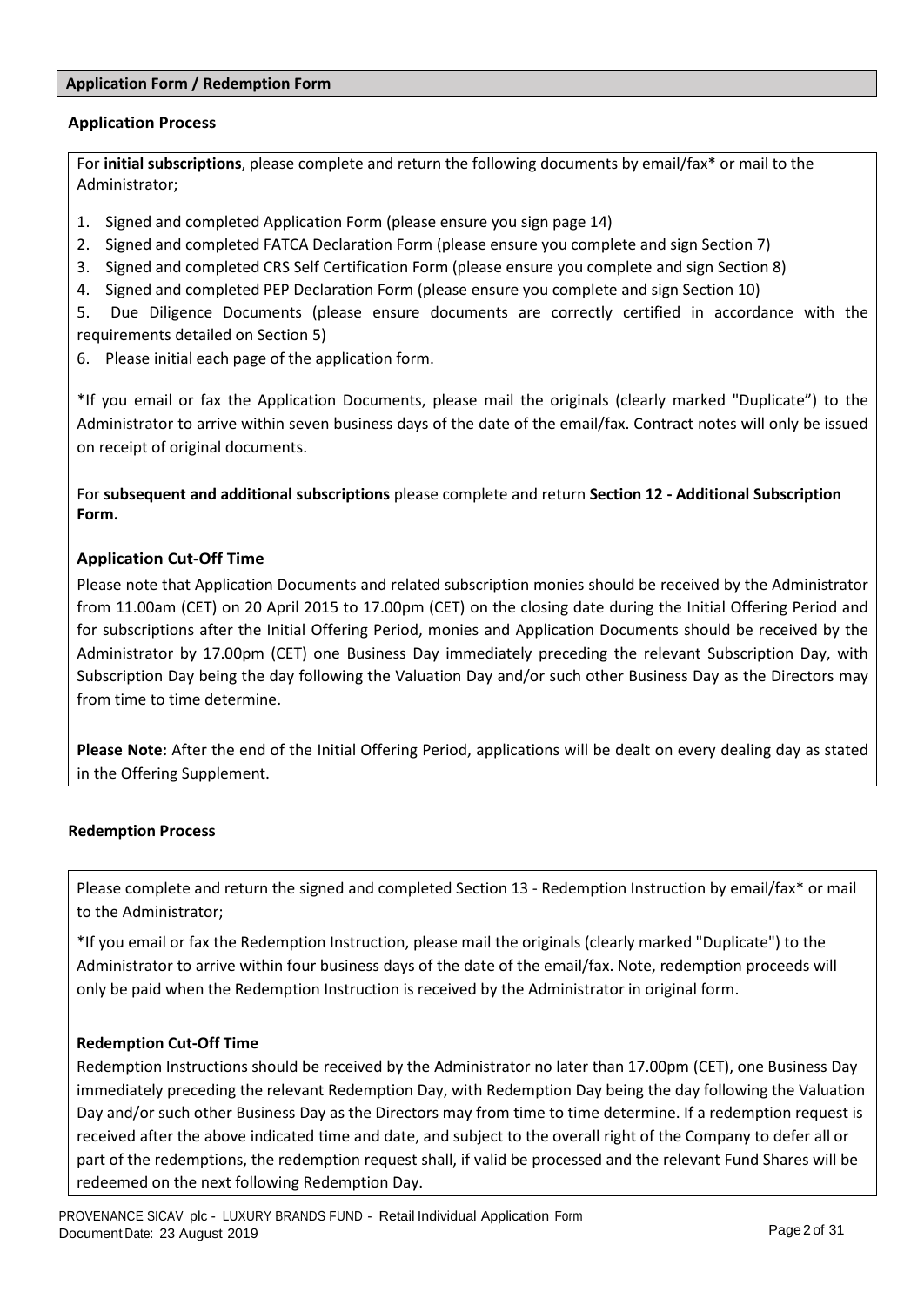### **Section 1 - To be completed by Individual Investors**

# **All Individual Investors to complete this page in BLOCK CAPITALS**

|                 | Shares will be registered exactly in accordance with the below Registered Name |
|-----------------|--------------------------------------------------------------------------------|
| REGISTERED NAME |                                                                                |

| <b>REGISTRATION DETAILS</b>        | <b>FIRST APPLICANT</b> | <b>JOINT APPLICANT (If applicable)</b> |
|------------------------------------|------------------------|----------------------------------------|
| TITLE (MRIMRS/MISS)                |                        |                                        |
| SURNAME                            |                        |                                        |
| <b>FORENAMES</b>                   |                        |                                        |
| <b>ANY PREVIOUS NAMES</b>          |                        |                                        |
| DATE AND PLACE OF BIRTH            |                        |                                        |
| <b>NATIONALITY</b>                 |                        |                                        |
| <b>CURRENT RESIDENTIAL ADDRESS</b> |                        |                                        |
| (PO Box only address is not        |                        |                                        |
| enough)                            |                        |                                        |
| <b>RESIDENTIAL COUNTRY</b>         |                        |                                        |
| RESIDENTIAL POST CODE              |                        |                                        |
| <b>SOURCE OF FUNDS</b>             |                        |                                        |
| (please state the economic         |                        |                                        |
| activity that generated the        |                        |                                        |
| wealth rather than one-word        |                        |                                        |
| answers (inheritance) or           |                        |                                        |
| remitting bank name                |                        |                                        |
| <b>OCCUPATION</b>                  |                        |                                        |
| <b>CORRESPONDENCE DETAILS</b>      |                        |                                        |
| <b>CORRESPONDENCE ADDRESS</b>      |                        |                                        |
| (if different to residential       |                        |                                        |
| address                            |                        |                                        |
|                                    |                        |                                        |
| <b>CORRESPONDENCE COUNTRY</b>      |                        |                                        |
| <b>CORRESPONDENCE POST CODE</b>    |                        |                                        |
| <b>DAYTIME TEL No</b>              |                        |                                        |
| FAX no.                            |                        |                                        |
| <b>EMAIL</b>                       |                        |                                        |

Please note that all correspondence will be sent to the first applicant unless-specific alternative instructions are received. If there are more than two applicants, please re print this page and enclose with the Application Documents.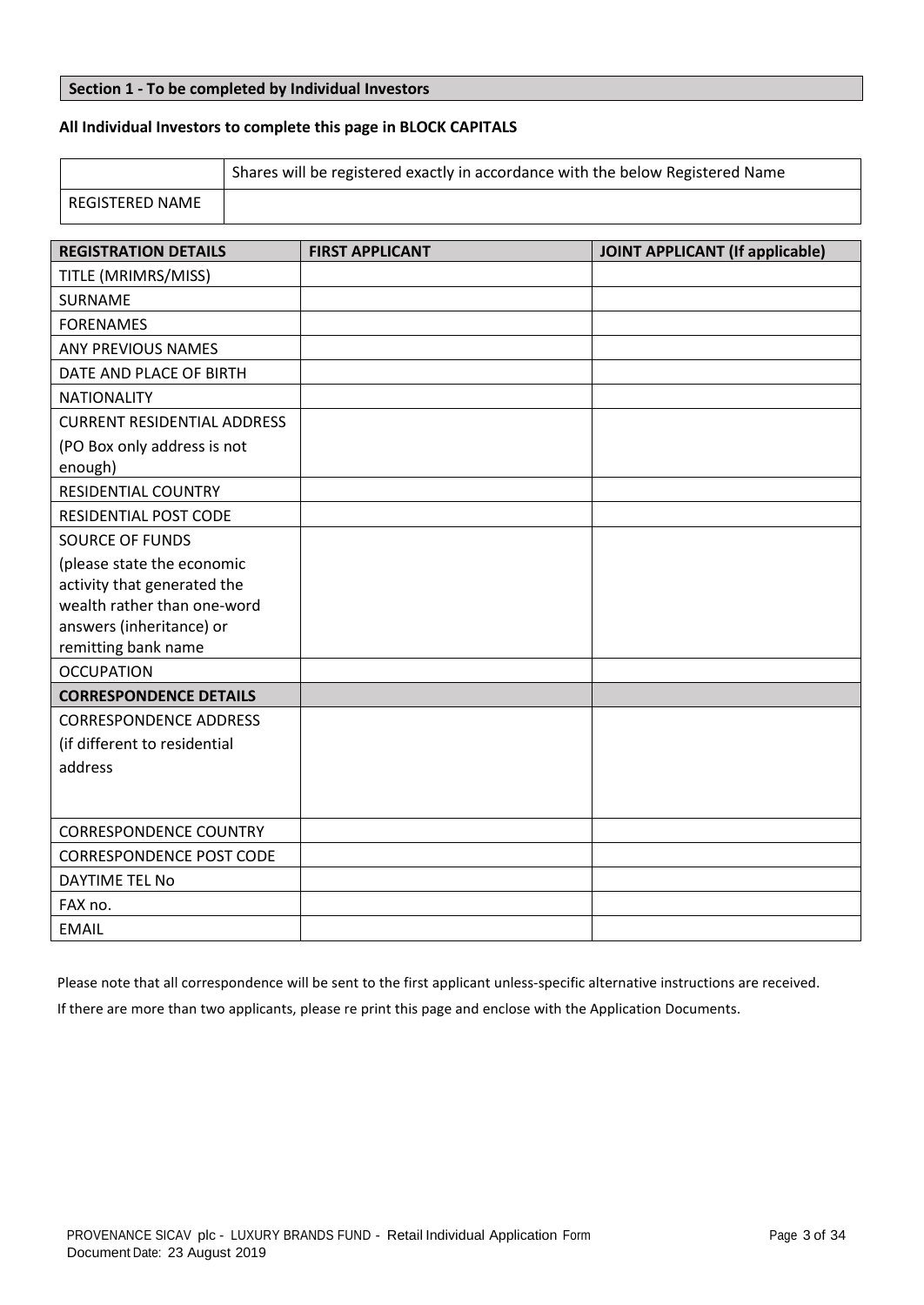# **Section 2 - To be completed by Entities (Corporates/Trusts & Partnerships)**

# **All Entities to complete this page in BLOCK CAPITALS**

Shares will be registered exactly in accordance with the Registered Name and account designation given below.

| REGISTERED NAME                        |                                                                                    |
|----------------------------------------|------------------------------------------------------------------------------------|
| ACCOUNT DESIGNATION<br>(IF APPLICABLE) | The Account Designation is used in respect to client account/bond or policy number |

| NAME OF<br>ΞN |  |
|---------------|--|

|                                                     | <b>REGISTERED OFFICE ADDRESS</b> | <b>CORRESPONDENCE ADDRESS</b><br>(IF DIFFERENT FROM THE REGISTERED ADDRESS) |
|-----------------------------------------------------|----------------------------------|-----------------------------------------------------------------------------|
| ADDRESS<br>(PO Box only address<br>is insufficient) |                                  |                                                                             |
| <b>COUNTRY</b>                                      |                                  |                                                                             |
| POST CODE                                           |                                  |                                                                             |

| <b>COUNTRY OF</b><br>REGISTRATION        |  |
|------------------------------------------|--|
| <b>REGISTRATION NUMBER</b>               |  |
| DATE OF REGISTRATION                     |  |
| STATEMENT OF ENTITY'S<br><b>ACTIVITY</b> |  |

|               | PRIMARY CONTACT DETAILS | <b>SECONDARY CONTACT DETAILS</b> |
|---------------|-------------------------|----------------------------------|
| <b>NAME</b>   |                         |                                  |
| <b>TELNO</b>  |                         |                                  |
| <b>FAX NO</b> |                         |                                  |
| <b>EMAIL</b>  |                         |                                  |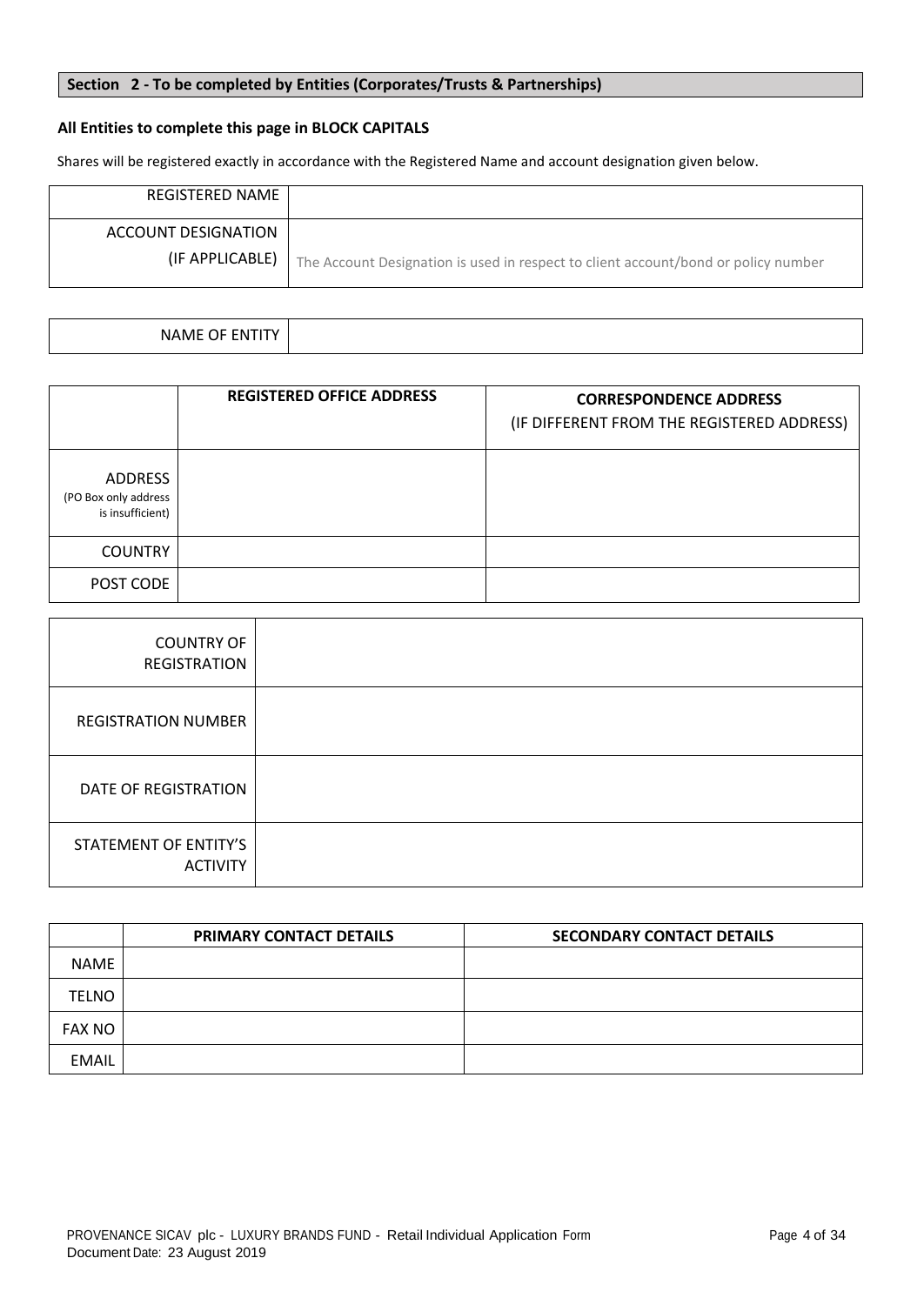# **Section 3 - To be completed by Trusts**

# **All Trusts to complete this page in BLOCK CAPITALS**

| <b>DETAILS OF TRUST</b>                                                   |  |  |  |
|---------------------------------------------------------------------------|--|--|--|
| NAME, DATE OF<br><b>ESTABLISHMENT AND</b><br><b>JURISDICTION OF TRUST</b> |  |  |  |
| SOURCE OF TRUST FUNDS                                                     |  |  |  |

| DETAILS OF SETTLOR AND PROTECTOR                                                      |                |                           |  |  |
|---------------------------------------------------------------------------------------|----------------|---------------------------|--|--|
|                                                                                       | <b>SETTLOR</b> | PROTECTOR (IF APPLICABLE) |  |  |
| <b>FULL NAME</b>                                                                      |                |                           |  |  |
| <b>NATIONALITY</b>                                                                    |                |                           |  |  |
| DATE AND PLACE OF BIRTH                                                               |                |                           |  |  |
| <b>CURRENT RESIDENTIAL</b><br><b>ADDRESS</b><br>(PO Box only address is insufficient) |                |                           |  |  |
| POST CODE                                                                             |                |                           |  |  |

| <b>DETAILS OF TRUSTEES</b>                                                            |                |                |  |  |
|---------------------------------------------------------------------------------------|----------------|----------------|--|--|
|                                                                                       | <b>TRUSTEE</b> | <b>TRUSTEE</b> |  |  |
| <b>FULL NAME OF TRUSTEE</b>                                                           |                |                |  |  |
| <b>NATIONALITY</b>                                                                    |                |                |  |  |
| DATE AND PLACE OF BIRTH                                                               |                |                |  |  |
| <b>CURRENT RESIDENTIAL</b><br><b>ADDRESS</b><br>(PO Box only address is insufficient) |                |                |  |  |
| POST CODE                                                                             |                |                |  |  |

| <b>DETAILS OF BENEFICIARIES</b>                                                       |                    |                    |  |
|---------------------------------------------------------------------------------------|--------------------|--------------------|--|
|                                                                                       | <b>BENEFICIARY</b> | <b>BENEFICIARY</b> |  |
| <b>FULL NAME OF BENEFICIARY</b>                                                       |                    |                    |  |
| <b>NATIONALITY</b>                                                                    |                    |                    |  |
| DATE AND PLACE OF BIRTH                                                               |                    |                    |  |
| <b>CURRENT RESIDENTIAL</b><br><b>ADDRESS</b><br>(PO Box only address is insufficient) |                    |                    |  |
| POST CODE                                                                             |                    |                    |  |

If there is not enough space on this form please attach additional documents to identify all the Trust parties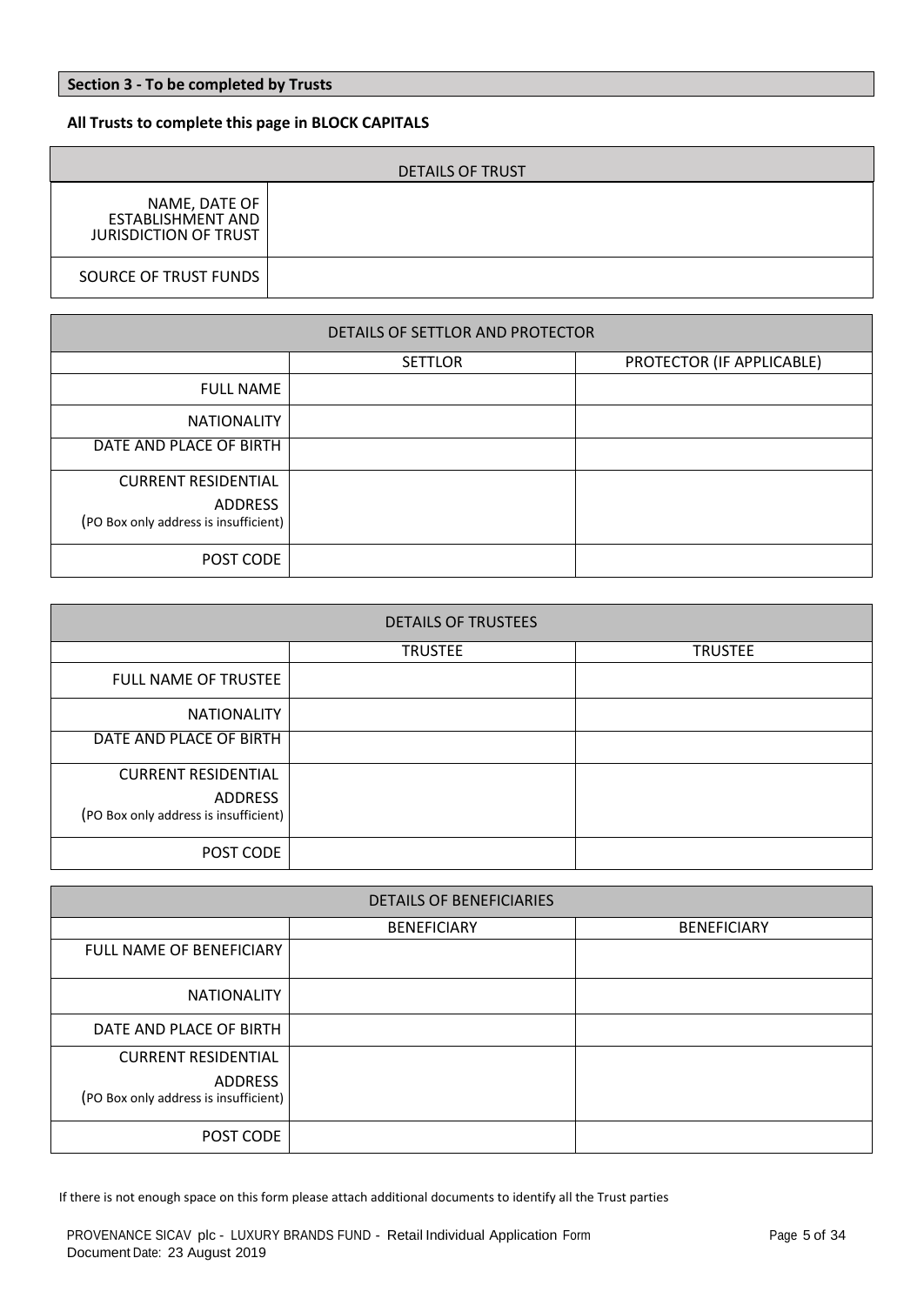## **Section 4 - Payments & Authorised Signatories**

I/We the undersigned having received and read a copy of the Fund Documents hereby apply to subscribe for Investor Shares in **Luxury Brands Fund**, a sub-fund of Provenance SICAV plc.

Please refer to the Offering Supplement for cut off times.

| <b>SHARE CLASS</b>                       | Amount (please specify the amount in the relevant class and currency box) |                                   |                                   |
|------------------------------------------|---------------------------------------------------------------------------|-----------------------------------|-----------------------------------|
| Retail investor shares                   | <b>GBP</b>                                                                | EUR                               | <b>USD</b>                        |
| <b>ISIN Number:</b><br>Bloomberg ticket: | MT7000012878<br>PRLUXRG MV EQUITY                                         | MT7000012886<br>PRLUXRE MV EQUITY | MT7000012894<br>PRLUXRU MV EQUITY |
| Retail investor shares                   | <b>GBP</b>                                                                | EUR                               | <b>USD</b>                        |
| <b>ISIN Number:</b><br>Bloomberg ticket: | MT7000012910<br>PRLUXRG MV EQUITY                                         | MT7000012928<br>PRLUXRE MV EQUITY | MT7000012936<br>PRLUXRU MV EQUITY |

PRLUXRU MV Initial and subsequent subscriptions must be a minimum of 1,000 in the relevant currency.

| <b>INVESTORS BANK ACCOUNT DETAILS</b>                                                                                                                      |  |  |
|------------------------------------------------------------------------------------------------------------------------------------------------------------|--|--|
| Please note that additional information will be requested if monies are being transferred from an account held other<br>than in the name of the Applicant. |  |  |
| <b>BANK NAME</b>                                                                                                                                           |  |  |
| SORT I SWIFT CODE                                                                                                                                          |  |  |
| <b>BANK ADDRESS</b>                                                                                                                                        |  |  |
| ACCOUNT NAME                                                                                                                                               |  |  |
| <b>IBAN I ACCOUNT NUMBER</b>                                                                                                                               |  |  |

**SIGNING INSTRUCTIONS** Tick √

 $\Box$  All Authorised Signatories to Sign

 $\square$  Any Authorised Signatories to Sign

 $\Box$  To Sign in accordance with the Attached Authorised Signatory List

| <b>AUTHORISED</b><br><b>SIGNATORIES</b> | The following individuals are authorised to give instructions on the account in<br>accordance with the signing instructions |
|-----------------------------------------|-----------------------------------------------------------------------------------------------------------------------------|
| Name (in BLOCK CAPITALS)                | Signature                                                                                                                   |
| 1.                                      |                                                                                                                             |
|                                         |                                                                                                                             |
|                                         |                                                                                                                             |
| 2.                                      |                                                                                                                             |
|                                         |                                                                                                                             |
|                                         |                                                                                                                             |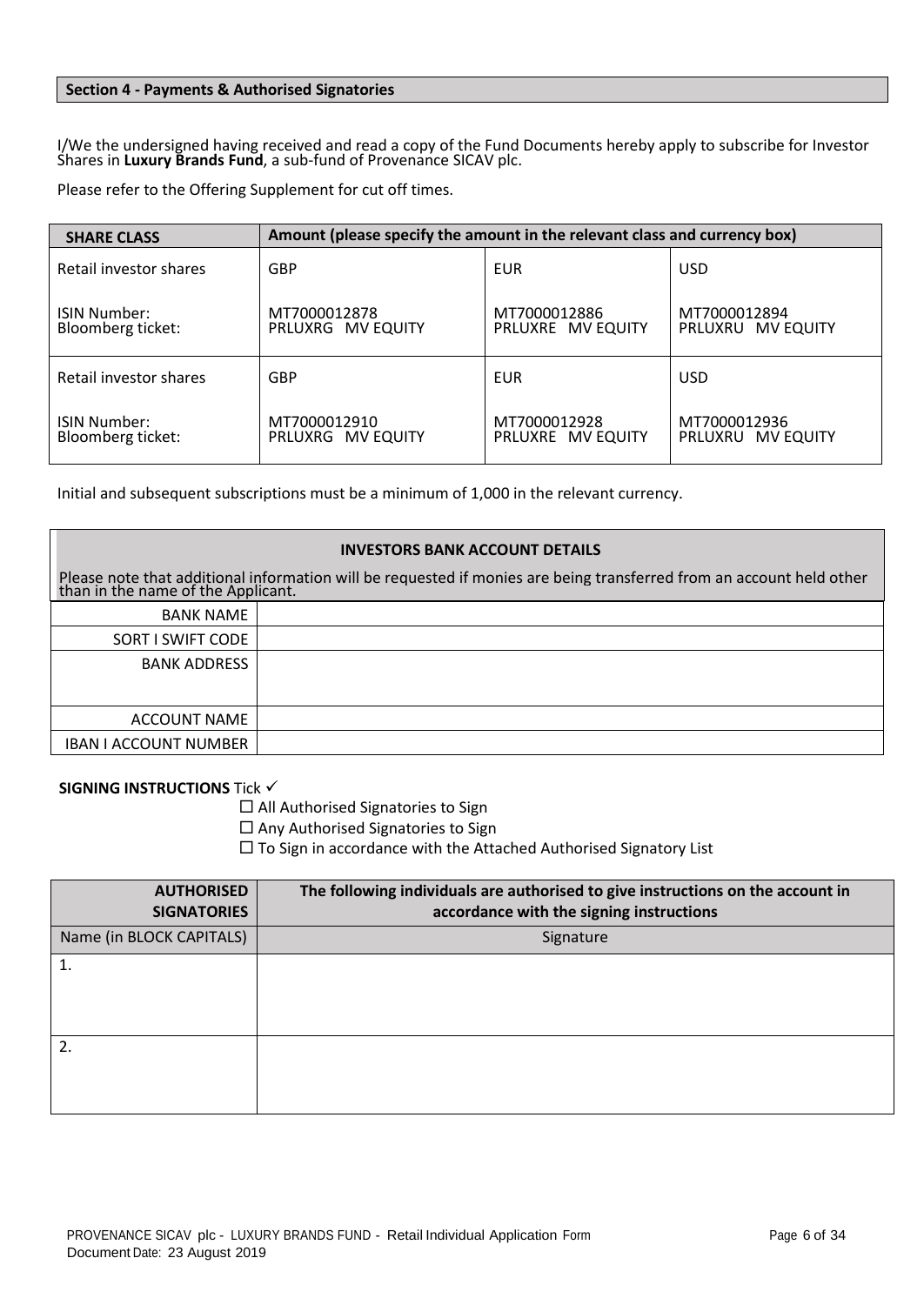# **Section 4 – Payments & Authorised Signatories (continued)**

### **Routing instructions for the fund subscription account for retail investor shares.**

# **PLEASE ENSURE MONEY IS TRANSFERRED IN THE CORRECT CURRENCY AND ACCOUNT FOR THE RELEVANT SHARE CLASS PLEASE ENSURE MONEY IS TRANSFERRED USING MT103 METHOD ONLY.**

#### **INSTITUTIONAL INVESTOR SHARES - GBP**

| SWIFT FIELD 59a | Beneficiary/Account Name:   | Provenance Sicav plc - Luxury Brands Fund - CLT |
|-----------------|-----------------------------|-------------------------------------------------|
|                 | IBAN:                       | MT93 SBMT 5550 5000 0080 0002 6327 080          |
| SWIFT FIELD 57a | <b>Bank of Beneficiary:</b> | SBMTMTMT - Sparkasse Bank Malta plc             |
| SWIFT FIELD 56a | Correspondent Bank:         | NWBKGB2LXXX - National Westminster Bank         |
|                 | Reference:                  |                                                 |
|                 |                             |                                                 |
|                 |                             |                                                 |
|                 |                             | Name of registered shareholder                  |

# **INSTITUTIONAL INVESTOR SHARES - EUR**

| SWIFT FIELD 59a | Beneficiary/Account Name:   | Provenance Sicav plc - Luxury Brands Fund - CLT |
|-----------------|-----------------------------|-------------------------------------------------|
|                 | IBAN:                       | MT22 SBMT 5550 5000 0080 0002 6327 000          |
| SWIFT FIELD 57a | <b>Bank of Beneficiary:</b> | SBMTMTMT - Sparkasse Bank Malta plc             |
| SWIFT FIELD 56a | Correspondent Bank:         | RZBAATWWXXX - Raiffeisen Bank International     |
|                 | Reference:                  |                                                 |
|                 |                             |                                                 |
|                 |                             |                                                 |
|                 |                             | Name of registered shareholder                  |

# **INSTITUTIONAL INVESTOR SHARES - USD**

| SWIFT FIELD 59a | Beneficiary/Account Name:   | Provenance Sicav plc - Luxury Brands Fund - CLT |
|-----------------|-----------------------------|-------------------------------------------------|
|                 | IBAN:                       | MT09 SBMT 5550 5000 0080 0002 6327 040          |
| SWIFT FIELD 57a | <b>Bank of Beneficiary:</b> | SBMTMTMT - Sparkasse Bank Malta plc             |
| SWIFT FIELD 56a | Intermediary Bank of:       | RZBAATTWWXXX - Raiffeisen Bank International    |
|                 | Correspondent Bank:         | SCBLUS33 - Standard Chartered Bank, NY          |
|                 | Reference:                  |                                                 |
|                 |                             | Name of registered shareholder                  |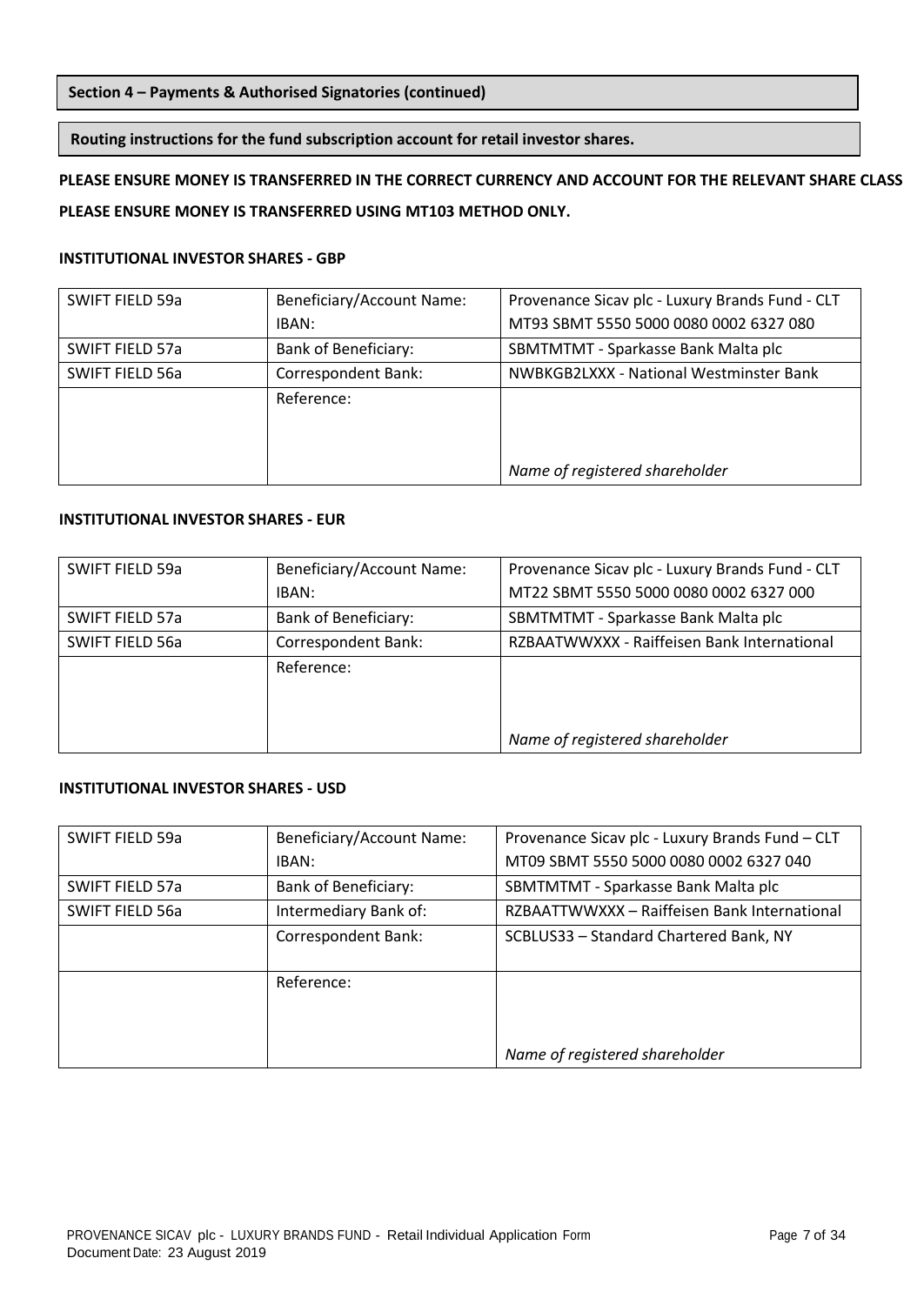# **Section 4 – Payments & Authorised Signatories (continued)**

# **PLEASE ENSURE MONEY IS TRANSFERRED IN THE CORRECT CURRENCY AND ACCOUNT FOR THE RELEVANT SHARE CLASS**

# **PLEASE ENSURE MONEY IS TRANSFERRED USING MT103 METHOD ONLY.**

#### **RETAIL INVESTOR SHARES - GBP**

| SWIFT FIELD 59a        | Beneficiary/Account Name:   | Provenance Sicav plc - Luxury Brands Fund - CLT |
|------------------------|-----------------------------|-------------------------------------------------|
|                        | IBAN:                       | MT66 SBMT 5550 5000 0080 0002 6327 081          |
| <b>SWIFT FIELD 57a</b> | <b>Bank of Beneficiary:</b> | SBMTMTMT - Sparkasse Bank Malta plc             |
| SWIFT FIELD 56a        | Correspondent Bank:         | NWBKGB2LXXX - National Westminster Bank         |
|                        | Reference:                  |                                                 |
|                        |                             |                                                 |
|                        |                             |                                                 |
|                        |                             | Name of registered shareholder                  |

# **RETAIL INVESTOR SHARES - EUR**

| SWIFT FIELD 59a | Beneficiary/Account Name:   | Provenance Sicav plc - Luxury Brands Fund - CLT |
|-----------------|-----------------------------|-------------------------------------------------|
|                 | IBAN:                       | MT92 SBMT 5550 5000 0080 0002 6327 001          |
| SWIFT FIELD 57a | <b>Bank of Beneficiary:</b> | SBMTMTMT - Sparkasse Bank Malta plc             |
| SWIFT FIELD 56a | Correspondent Bank:         | RZBAATWWXXX - Raiffeisen Bank International     |
|                 | Reference:                  |                                                 |
|                 |                             |                                                 |
|                 |                             |                                                 |
|                 |                             | Name of registered shareholder                  |

## **RETAIL INVESTOR SHARES - USD**

| SWIFT FIELD 59a | Beneficiary/Account Name:   | Provenance Sicav plc - Luxury Brands Fund - CLT |
|-----------------|-----------------------------|-------------------------------------------------|
|                 | IBAN:                       | MT79 SBMT 5550 5000 0080 0002 6327 041          |
| SWIFT FIELD 57a | <b>Bank of Beneficiary:</b> | SBMTMTMT - Sparkasse Bank Malta plc             |
| SWIFT FIELD 56a | Intermediary Bank of:       | RZBAATTWWXXX - Raiffeisen Bank International    |
|                 | Correspondent Bank:         | SCBLUS33 - Standard Chartered Bank, NY          |
|                 |                             |                                                 |
|                 | Reference:                  |                                                 |
|                 |                             |                                                 |
|                 |                             |                                                 |
|                 |                             | Name of registered shareholder                  |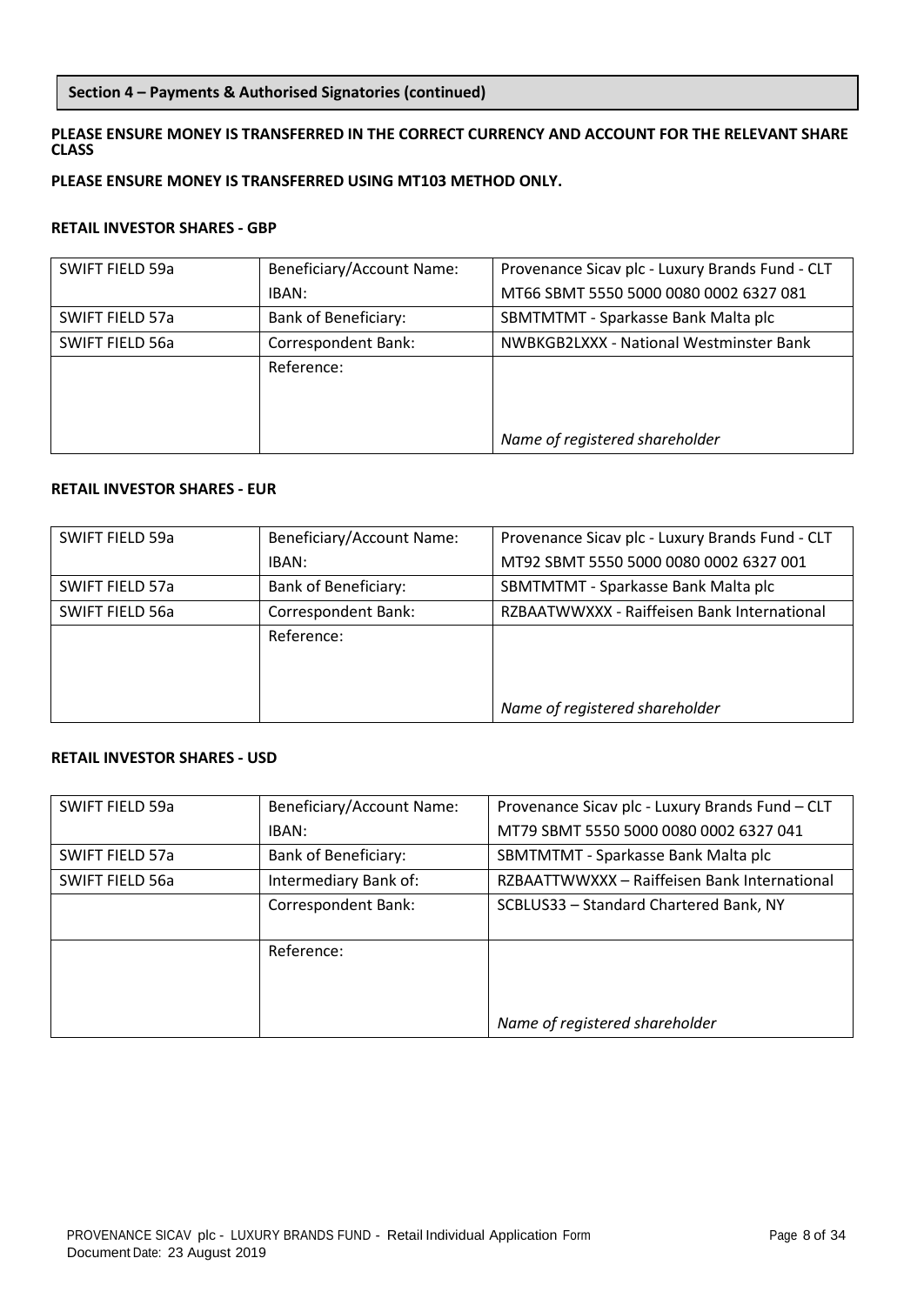### **Section 5 - Customer Due Diligence Documentation**

In order to comply with regulations for the avoidance of money laundering **ALL** applicants must be identified and verified by the Administrator and the Company.

Where due diligence documents have already been supplied to the Administrator please supply;

| <b>Fund Name</b> | Registered Name |
|------------------|-----------------|
|                  |                 |

Alternatively, the identification and verification evidence required is detailed below.

**ONE** of the following sections will apply and the documents detailed will need to be supplied to the Administrator. Notes at the end of the section should be used when completing this section of the Application Form.

# **Special consideration needs to be given to the correct certification of the required documents. The Fund Administrator holds the right to ask for further due diligence documents on a case by case basis.**

| Section 1 - Individual Investors                                                                                                                                                                                                                                                                                                                                                                                                                                                                                               |                                    |                                                                                                                  |
|--------------------------------------------------------------------------------------------------------------------------------------------------------------------------------------------------------------------------------------------------------------------------------------------------------------------------------------------------------------------------------------------------------------------------------------------------------------------------------------------------------------------------------|------------------------------------|------------------------------------------------------------------------------------------------------------------|
| $\Box$ Certified true copy of Passport ID Card                                                                                                                                                                                                                                                                                                                                                                                                                                                                                 | Please note that<br>all individual |                                                                                                                  |
| $\Box$ Certified true copy of a recent Utility Bill or Bank Statement confirming residential<br>address not older than three months when received by the Administrator. [Mobile phone<br>bills are not deemed acceptable form of verification. Any documentation which is in a language not<br>understood by the subject person should be translated. The translation should be dated, signed and<br>certified by an independent person of proven competence conforming that it is a faithful translation<br>of the original.] |                                    | investors applying<br>jointly must<br>provide the<br>required<br>documentation<br>for <b>each</b><br>individual. |
| $\Box$ FATCA Declaration and CRS Self Certification - Please refer to Sections 7 and 8                                                                                                                                                                                                                                                                                                                                                                                                                                         |                                    |                                                                                                                  |
| $\Box$ Please confirm source of wealth                                                                                                                                                                                                                                                                                                                                                                                                                                                                                         |                                    |                                                                                                                  |

#### **Section 2 – Corporate Investors**

 $\square$  Structure chart showing all related parties

 $\Box$  Certified true copy of the Certificate of Incorporation (and certificate evidencing change of name, where applicable)

 $\Box$  Certified true copy of the Memorandum and Articles of Association

 Certified true copy of the Authorised Signatory List *[Each Individual on whose instructions or requests we will be expected to act must also produce all the due diligence documents specified for Individual Investors]*

 List of all Directors and Company Secretary with full name and specimen signatures *[Each Individual on the list must also produce all the documents specified for 'Individual Investors]*

 $\Box$  Please enclose a certified true copy of the Shareholders Register signed by the Director(s) or Company Secretary [Each beneficial owner who directly or indirectly holds 25% or more of the issued share capital must also *produce all the documents specified for Individual Investors]*

 $\Box$  Please enclose a certified true copy of the Shareholders Register signed by the Director(s) or Company Secretary [Each beneficial owner who directly or indirectly holds 25% or more of the issued share capital must also *produce all the documents specified for Individual Investors]*

 Foreign Account Tax Compliance Act ('FATCA") declaration and CRS Self Certification - Please refer to Sections 7 and 8: These declarations need to be filed by all Ultimate Beneficial Owners holding 10% ownership or more. *[If necessary, please print multiple copies of such page]*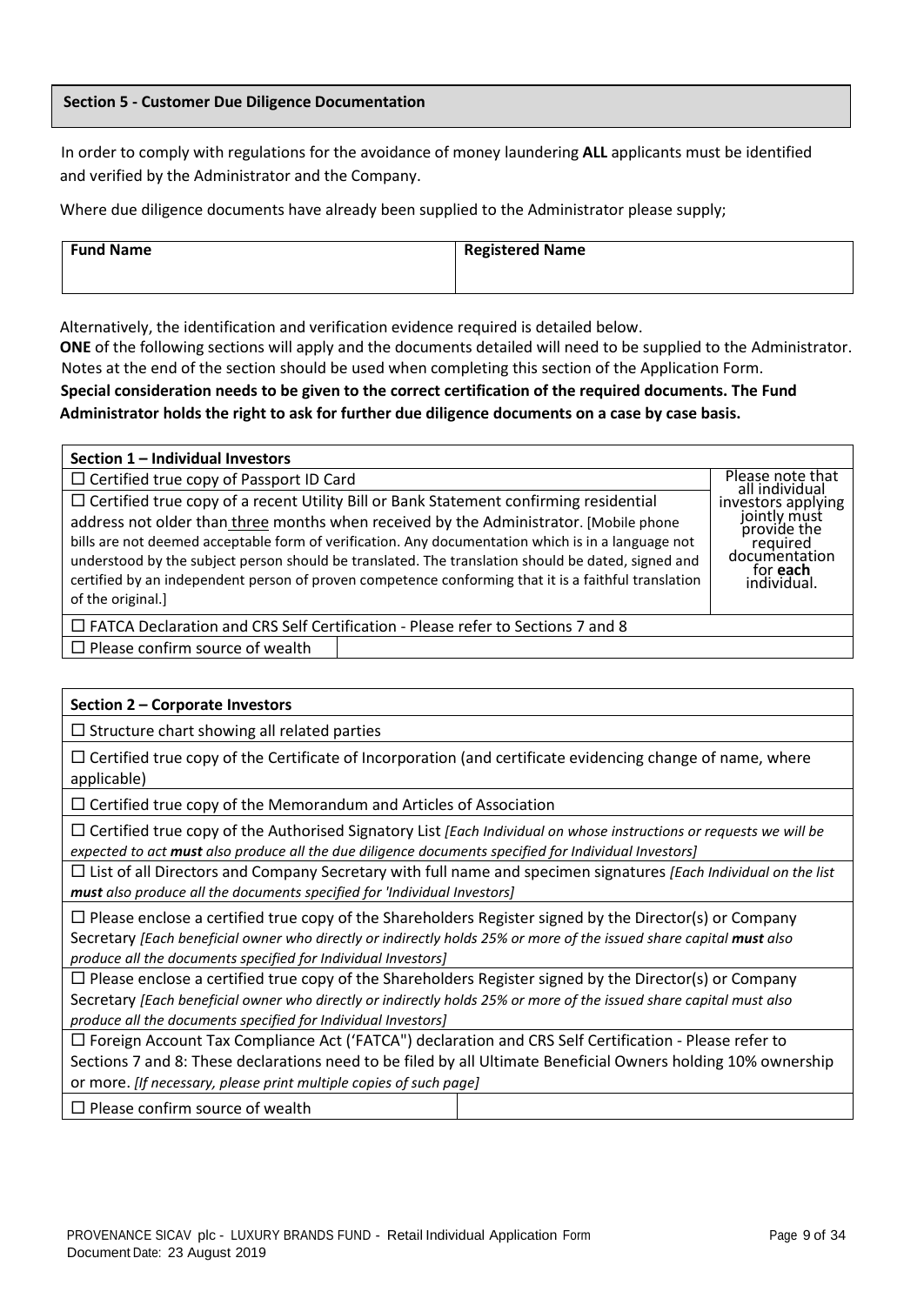# **Section 5 - Customer Due Diligence Documentation (continued)**

### **Section 3 – Professional Intermediaries**

Under certain circumstances (as detailed in Section 11 - Professional Intermediary Letter) Professional Intermediaries can be treated as a Principal and customer due diligence is required on the Principal rather than on the Intermediary's customers.

Professional Intermediaries must be a financial services business from a recognised jurisdiction **but not a** trust and corporate service provider. This category should be used where the Principal invests the customers' money on a discretionary or advisory capacity, is the sole operator of and retains ultimate effective control over the account.

 $\Box$  Certified true copy of Regulators Licence, or regulator's website address where the regulated status can be verified

 FATCA Declaration and CRS Self Certification - Please refer to Sections 7 and 8 *{If necessary, please print copies of such page]*

 $\Box$  Professional Intermediary Letter (refer to Section 11 for a sample letter)

 $\Box$  Official certified copy of the Authorised Signatory List

# **Section 4 – Trusts, Nominees & Fiduciary clients**

 $\square$  Structure chart showing all trust parties

 $\square$  Extract of the Trust deed reflecting the parties to the Trust [i.e. Trustees, Settlor, Principal, Beneficiaries, Protector] and the signatures / seal pages *[Each Trustee/Settlor/Beneficiary/Protector must produce all the documents specified forIndividual Investors orCorporate Investors)*

 $\Box$  Full names and specimen signature on any individual from the Trustees on whose instructions or request we are expected to act *[Each Individual on the list must also produce all the documents indicated in the Section* 1 *'Individual Investors']*

 Foreign Account Tax Compliance Act ("FATCA") declaration and CRS Self Certification - Please refer to s ections 7 and 8: These declarations need to be filed by all Ultimate Beneficial Owners holding 10% ownership or more. *[If necessary, please print multiple copies of such page]*

 $\square$  Please confirm source of wealth

# **Section 5 – Listed Company**

 $\Box$  Evidence that the Company is listed on a recognised Stock Exchange

 $\Box$  Full names and specimen signatures of any individuals from the investing company on whose instructions or requests we might be expected to act. [Each Individual listed **must** also produce all the documents indicated in the 'Individual Investors' section]

 Foreign Account Tax Compliance Act ("FATCA") declaration and CRS Self Certification – Please refer to Sections 7 and 8: These declarations need to be filed by all Ultimate Beneficial Owners holding 10% ownership or more. *[If necessary, please print multiple copies of such page]*

 $\square$  Please confirm source of wealth

# **Section 6 - Partnership**

 $\square$  Structure chart showing all related parties

 $\Box$  Certified true copy of the Partnership Certificate/Agreement identifying the General/Limited Partners

 $\Box$  Full names and specimen signature on any individual from the Partnership on whose instructions or request we are expected to act [E*ach individual must also produce all the documents specified for 'individual investors']*

 $\Box$  List of all Partners' names with specimen signatures

*[Each Individual listed must also produce all the documents indicated in the 'Individual Investors' section. Where partners are not individuals, the applicable legal body* or *legal arrangement requirements will apply]*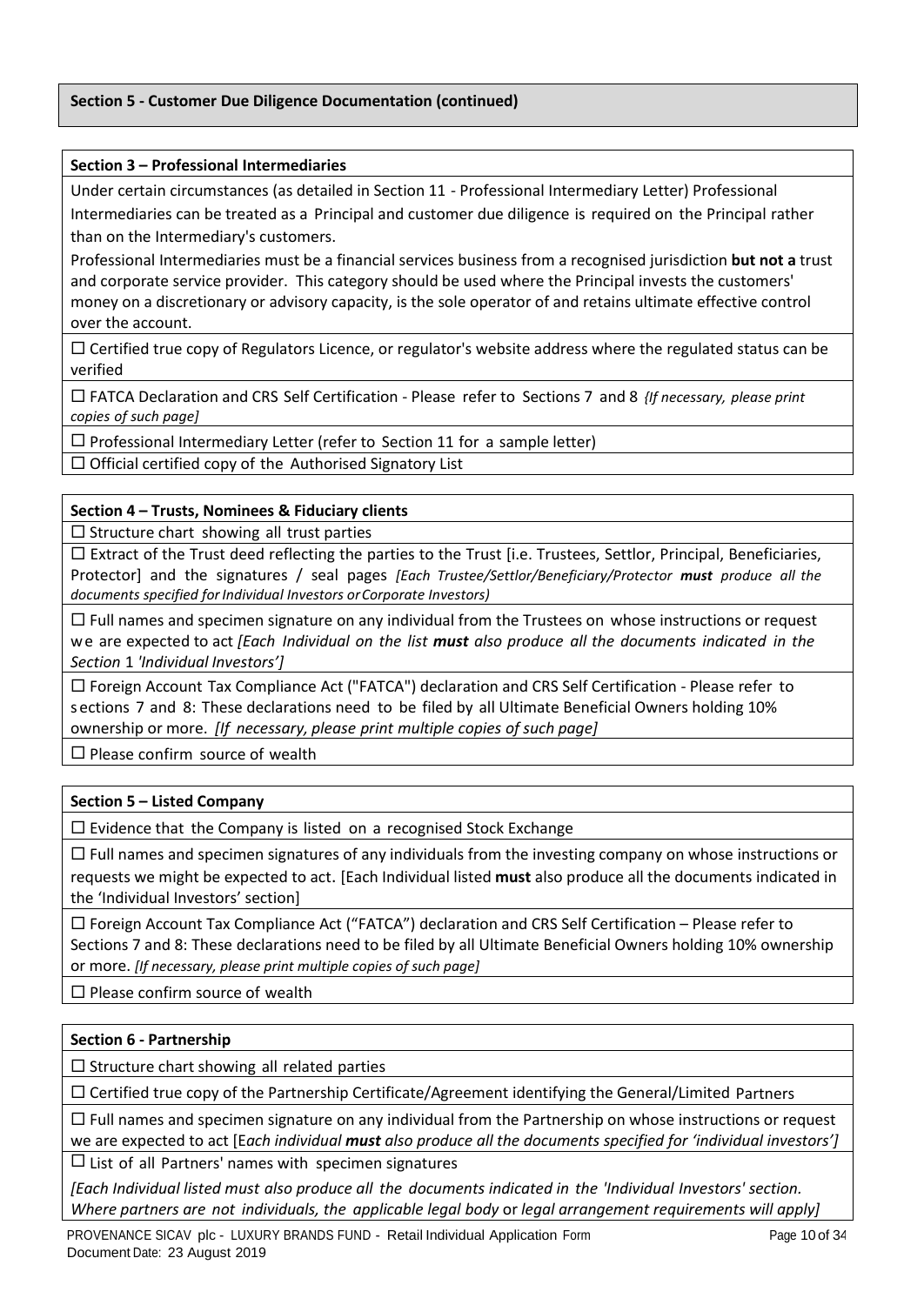Foreign Account Tax Compliance Act ("FATCA") declaration and CRS Self Certification - Please refer to Sections 7 and 8: These declarations need to be filed by all Ultimate Beneficial Owners holding 10% ownership or more. *[If necessary, please print multiple copies of such page]*

 $\square$  Please confirm source of wealth

**Certification Requirements (required for the completion of identification of applicants under anti-money laundering regulations)**

"**PLEASE NOTE** that certified copies of documents can only be accepted if they comply with the following; [if they do not comply, we will need to return them to you for re-certification this is likely to resulting a delay in your application]

**Certification must be by one of the following ("Certifiers"):**

An embassy, consulate or high commission of the country of issue of documentary evidence of identity; a member of the judiciary, a senior civil servant, or a serving police or customs officer; a lawyer or notary public; an actuary; an accountant holding a recognised professional qualification; or a director, officer or manager of a regulated financial services business operating in an "equivalent jurisdiction" to Malta. Please note that countries that fall within the term "equivalent jurisdiction" may vary, from time to time, if you require updated information in this regard, please contact the Administrator.

The Certifier must have seen the original document and photocopy, the Certifier will compare the documents and must write the following words on the photocopy:

For photographic ID "Certified a True Copy of the original document, which I have seen, and that the

photograph shown is a true likeness of the person named therein, who I have met."

For other ID "Certified a True Copy of the original document, which I have seen."

**The Certifier must sign and record in block capitals his/her full name, the capacity in which he/she is signing and the date of certification and provide contact details in case of any queries.**

In some circumstances certified true translations of documents will be required. The Certifier must sign and record in block capitals his/her full name, the capacity in which he/she is signing and the date of translation.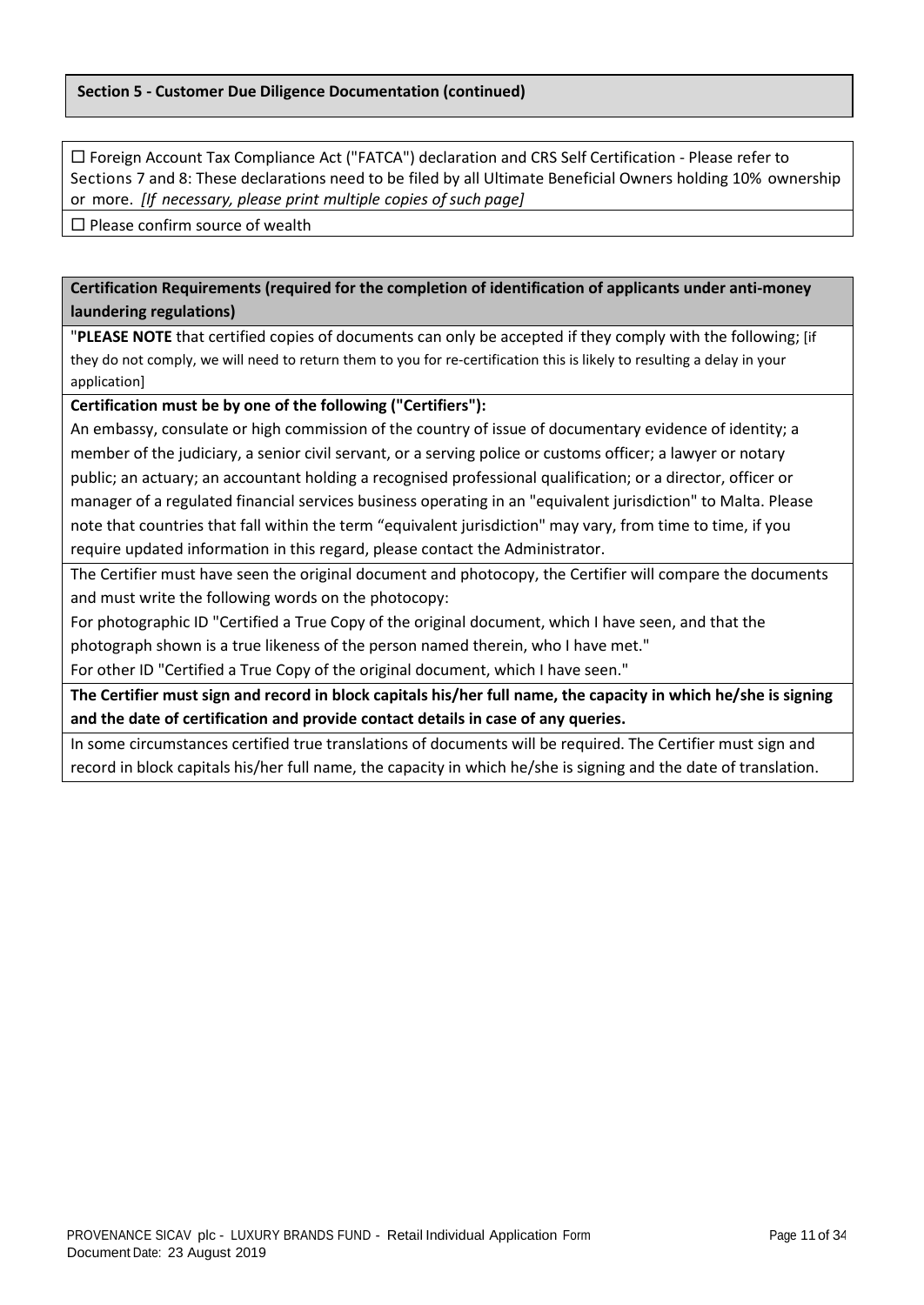I/We confirm that I am/we are 18 years of age or over, aware of the risks involved in investing in the Company, and am/are not acquiring Shares as a nominee for any other person who is not eligible to subscribe nor do I/we intend selling or transferring any Shares which I/we may purchase to any person who is not eligible to subscribe.

I/We will not offer, sell or deliver any of such Shares in the Fund directly or indirectly to a U.S. Person.

I/We confirm that I was/we were not in the U.S. at the time any Shares were offered to me/us or when I/we executed this Application Form.

I/We agree to provide these confirmations to the Administrator and the Company at such times as the Administrator/Company may request, and to provide on request such certifications, documents or other evidence as the Administrator/Company may reasonably require substantiating such representations.

I/We agree to notify the Company immediately if I/we become aware that any of the confirmations are no longer accurate and complete in all respects and agree immediately either to sell or to tender to the Company for redemption a sufficient number of Shares to allow the confirmation to be made.

I/We having received, understood and considered a copy of the Prospectus of the Company, Offering Supplement and KIID and hereby confirm that this application is based solely on the Prospectus of the Company Offering Supplement and KIID current at the date of this subscription and the material contracts therein referred together (where applicable) with the most recent audited annual report of the Company (the "Offering Documents") and that I/we are not relying on any representations made by placement agents or other third parties.

I/We have read and understand the Offering Documents and have read, understand and hereby give the undertakings and warranties specified in the said Offering Documents those set out in the section entitled "Subscribers' Undertaking & Warranties" in the Prospectus.

The Administrator and the Company are each hereby authorised and instructed to accept and execute any instructions in respect of the Shares to which this application relates given by me/us in written form by mail or by email/facsimile. If the instructions are given by me/us by email/facsimile, I/we undertake to immediately confirm them in writing and/or send the original by post or courier. I/We hereby agree to indemnify each of the Administrator, the Company, the Investment Manager and their officers, employees and agents and agree to keep each of them indemnified against any loss of any nature whatsoever arising to any of them as a result of any of them acting upon email/facsimile instructions. The Administrator and the Company may rely conclusively upon and shall incur no liability in respect of any action taken upon any notice, consent, request, instruction or other instrument believed in good faith to be genuine or to be signed by properly authorised persons.

I/We acknowledge that due to anti-money laundering requirements the Company/Administrator may require additional documents and information before the application can be processed and the Administrator and Company shall hereby be held harmless and indemnified by the undersigned against any loss arising as a result of a failure to process the application if such information has not been supplied.

I/We acknowledge that the Company may compulsorily redeem my/our Investor Shares in certain circumstances as laid down in the Offering Documents.

I/We, agree to indemnify and hold harmless the Administrator and Company against any loss, liability, cost or expense (including without limitation attorneys' fees, taxes and penalties) which may result directly or indirectly, from any misrepresentation or breach of any warranty, condition, covenant or agreement set forth herein or in the Investor Declaration Form attached herewith or in any other document delivered by the undersigned to the Administrator/Company.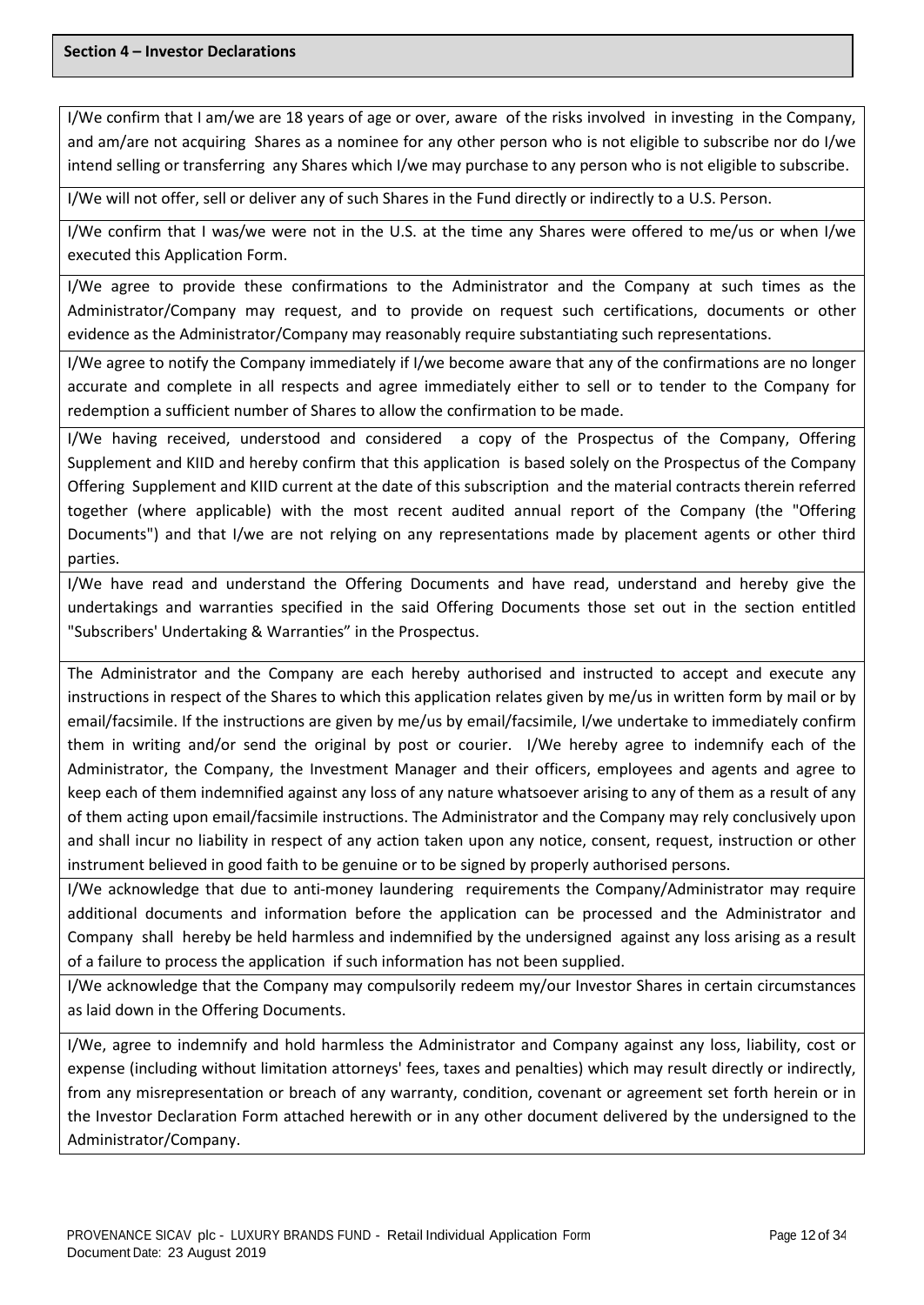l/We warrant that l/We am/are an Eligible Investor (as defined in the Offering Documents) and that l/We have the knowledge, expertise and experience in financial matters to evaluate the risks of investing in Investor Shares of the Company, and l/We am/are aware of the risk inherent in investing in the Investor Shares.

I/We acknowledge that an investment in the Company involves special risks that could lead to a loss of all or a substantial portion of any investment made.

I/We acknowledge that by subscribing for Investor Shares I/we are agreeing to the processing and transferring of personal data relating to my/our directors, employees, agents, shareholders, beneficial owners or other related individuals ("Connected Persons") for the purposes and in the manner set out in the section entitled "Prevention of Money Laundering and Data Protection" in the Prospectus carried out for any of the reasons given above or in the Prospectus, or for any reason that the Company and/or its data processors deem necessary to comply with legislation in force at the time. l/We confirm that (a) I/we are duly authorised by each Connected Person make this representation on their behalf, (b) where we provide the Company with Personal Data relating to a Connected Person, I/we are duly authorised to provide such information on their behalf to be processed in accordance with the above, and (c) that I/we have brought the section entitled "Prevention of Money Laundering and Data Protection" in the Prospectus to their attention. I/We agree to indemnify the Company in the event of a claim as a result of a breach of the above representations.

# **General Data Protection Regulation (GDPR) for all investors.**

- a) The Investor acknowledges and accepts that the information it provides on behalf of itself or its partners, members, shareholders, managers, directors, officers, employees, agents, representatives and/or any other natural person associated with the Investor in connection with this application for shares in the Sub-Fund or subsequently by whatever means which relates to the Investor (if it is an individual) or a third party individual (Personal Data) will be held and processed by the Company in compliance with the relevant data protection legislation (Data Protection Legislation). A privacy notice setting out how Personal Data will be used, stored, transferred or otherwise processed is attached as Section 7 to this Application Form.
- b) The Investor acknowledges that the Company shall act as data controller for the purposes of the Data Protection Legislation and in such capacity shall oversee any processing of personal data and determine the purposes for which and the manner in which such personal data is to be processed. Such personal data will be held and processed by the Company and/or the Sub-Fund's service providers for the following purposes:

 (i) verifying the identity of the Investor for the purpose of complying with the statutory and regulatory requirements of the Company and any functionary of the Sub-Fund in relation to anti-money laundering in Malta or elsewhere;

 (ii) evaluating and complying with any anti-money laundering, regulatory and tax requirements in respect of the Company;

(iii) carrying out the function of the Company of the Sub-Fund and administering the Investor's investment in the Sub-Fund;

 (iv) meeting the legal, regulatory, reporting and/or financial obligations of the Company or any functionary of the Sub-Fund in Malta or elsewhere including, without limitation, with respect to compliance with the US Foreign Account Tax Compliance Act and the OECD common reporting standard or any legislation, regulations or guidance enacted in any jurisdiction that seeks to implement a similar tax reporting or withholding tax regime; and

(v) any purpose ancillary to the management and operation of the Company and/or any of its investments.

c) The Investor acknowledges that, where appropriate, it may be necessary for the Company or the Sub-Fund's appointed functionaries to: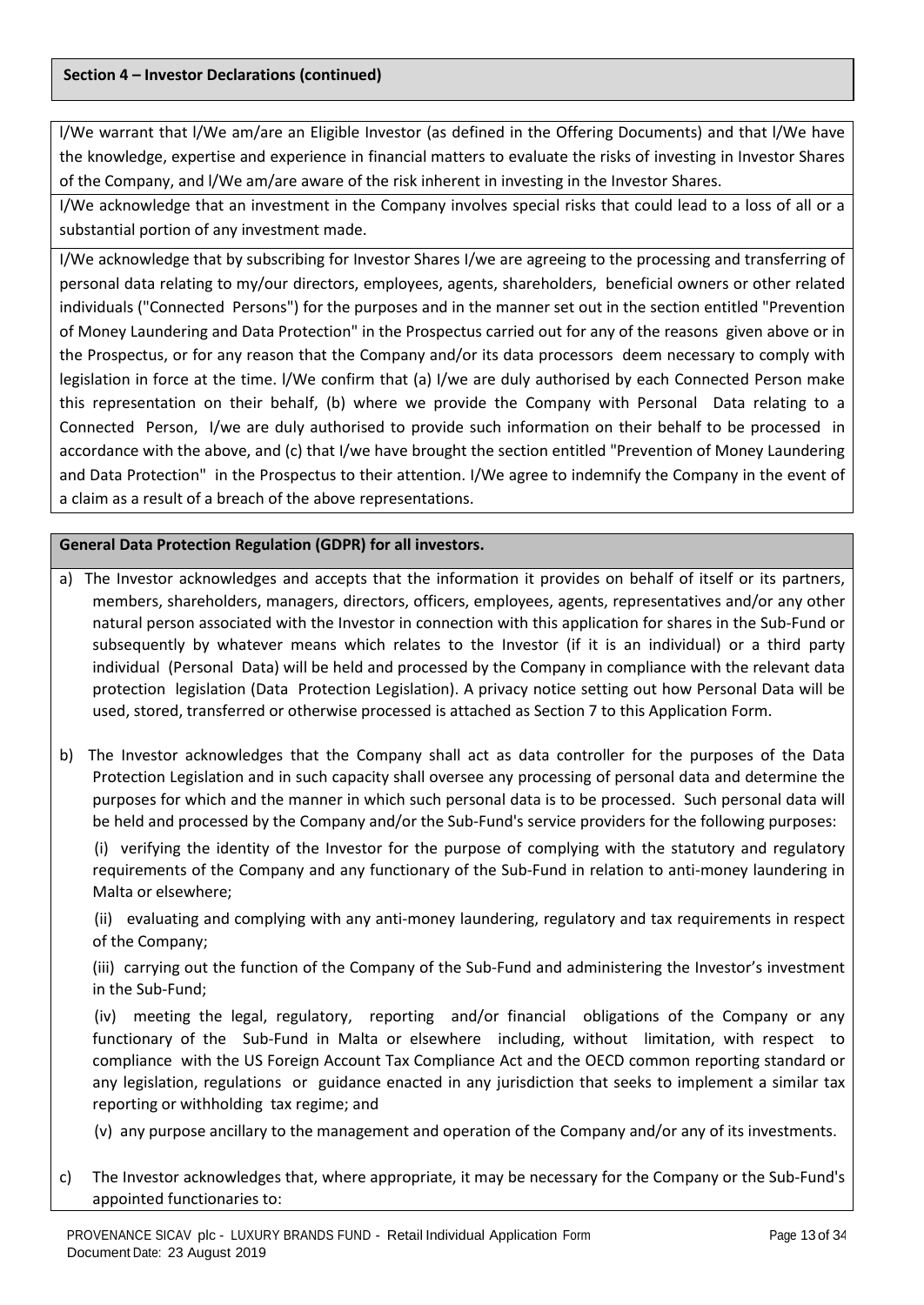### **Section 4 – Investor Declarations (continued)**

(i) disclose personal data to third party service providers or agents or advisers appointed to provide services for the purpose of operating the Sub-Fund; and/or

 (ii) transfer personal data outside of the European Economic Area to countries or territories which do not offer the same level of protection for the rights and freedoms of investors as Malta.

d) If such a disclosure or transfer of personal data is made, the Company will, where appropriate, ensure that contracts are in place to ensure that any third party service provider or agent to whom the personal data is disclosed or transferred are contractually bound to provide an adequate level of protection in respect of such data.

The Investor acknowledges and accepts responsibility for informing any third party individual to whom the personal data relates of the disclosure and use of such data in accordance with these provisions and agrees to ensure that the privacy notice is brought to their attention.

# **By signing below:**

(a) I/We confirm that the application is made on that terms and conditions set out in the Application Documents.

(b) I/We certify the above information to be true and correct and that I/We will supply the required information with my/our application (all applicants to sign).

| <b>Full Name and Surname / Capacity</b> | <b>Authorised Signature(s)</b> | <b>Date</b> |
|-----------------------------------------|--------------------------------|-------------|
|                                         |                                |             |
|                                         |                                |             |

**SIGNATORIES** (If signing under Power of Attorney, please provide a certified copy of POA.)

# **NOTES:**

- Note 1: Applications must be received by Trident Fund Services (Malta) Limited, Second Floor, Orange Point, Dun Karm Street, Birkirkara By-Pass, Birkirkara, Malta, BKR 9037 Email: [provenance@tridenttrust.com](mailto:provenance@tridenttrust.com) Fax: +356 21442534
- Note 2: If this Application Form is signed under a power of attorney, such power of attorney or a duly certified copy thereof must accompany this Application Form.
- Note 3: Measures aimed towards prevention of money laundering will require a subscriber to verify their identity. This obligation is absolute but may vary in accordance with the applicable criteria set by the Malta Financial Services Authority from time to time in accordance with the Prevention of Money Laundering Act regarding (1) applications being made via a recognised financial intermediary, or (2) payment made through a banking institution in a country with comparable safeguards against money laundering to those in the Republic of Malta. Shares will not be allocated to any application not including the required anti-money laundering documentation.
- Note 4: If this form is not fully completed to the satisfaction of the Administrator and the Company, the Application may not be accepted.
- Note 5: If this form is not fully completed to the satisfaction of the Administrator and the Company, the Application may not be accepted.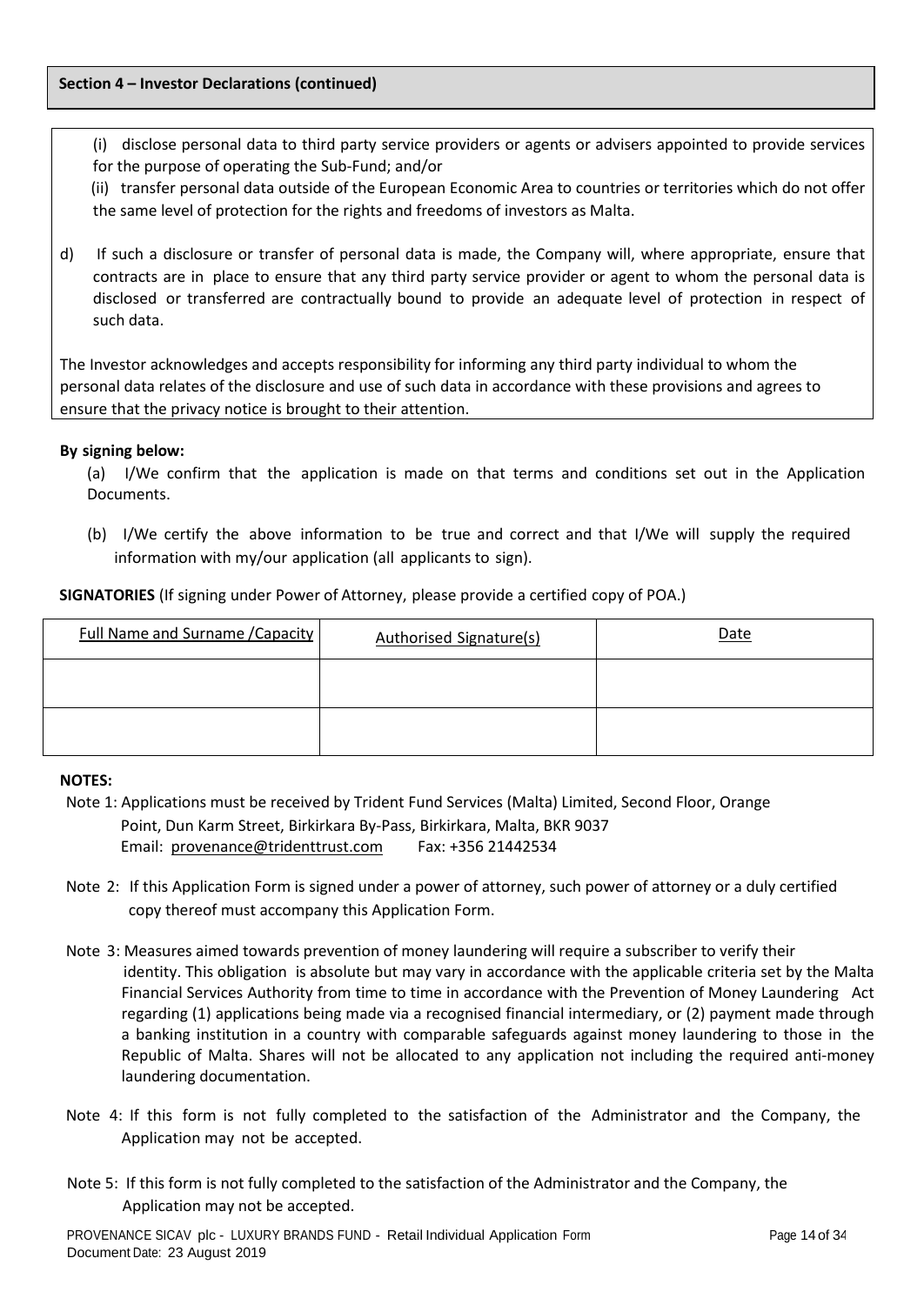# **Section 7A – The Foreign Account Tax Compliance Act ("FATCA") Declaration – Financial Declaration**

# **This declaration needs to be completed by Financial Institutions.**

A number of jurisdictions are adopting legislation designed to prevent tax evasion through the use of offshore accounts. In order to comply with international obligations there is a requirement to identify and report to the respective revenue service all persons identified as being subject to such legislation. In order to facilitate this process, please complete the declaration below (please note that it is the investor's responsibility to determine in which jurisdiction/s he or she is a tax payer and the Company, and the Administrator accept no liability or responsibility for any incorrect declarations).

| <b>FINANCIAL INSTITUTIONS</b>                                                                                         |                                                                       |                                     |  |  |
|-----------------------------------------------------------------------------------------------------------------------|-----------------------------------------------------------------------|-------------------------------------|--|--|
| [Please complete and sign as appropriate]                                                                             |                                                                       |                                     |  |  |
|                                                                                                                       | I/We confirm that <i>[insert name of the financial institution]</i> : |                                     |  |  |
| classified under FATCA as:                                                                                            |                                                                       |                                     |  |  |
| $\Box$ Participating FFI                                                                                              | $\Box$ Sponsored FFI                                                  | $\Box$ Trustee - documented Trust   |  |  |
| $\Box$ Reporting Model 1 FFI                                                                                          | $\Box$ Owner documented FFI                                           | $\Box$ Territory FI                 |  |  |
| $\Box$ Reporting Model 2 FFI                                                                                          | $\Box$ registered deemed-Complaint<br>FFI                             | $\Box$ Other, please classify below |  |  |
| $\Box$ has a Sponsoring /Global Intermediary Identification Number (GIIN) of                                          |                                                                       |                                     |  |  |
| and as a Financial Institution (as defined in FATCA) is responsible for the FATCA Reporting for the registered holder |                                                                       |                                     |  |  |
| identified on Sections 2 to 3 (insert name of registered holder)<br>. or                                              |                                                                       |                                     |  |  |
| $\Box$ Has NO Global Intermediary Identification Number (GIIN),                                                       |                                                                       |                                     |  |  |
| If the entity does NOT have a GIIN, please provide the reason why the Entity cannot provide a GIIN for FATCA          |                                                                       |                                     |  |  |
| purposes:                                                                                                             |                                                                       |                                     |  |  |
| $\Box$ a FFI which has applied for a GIIN and has not received it yet<br>$\Box$ Non participating FFI                 |                                                                       |                                     |  |  |
| $\Box$ Limited FFI<br>$\Box$ It is a Certified Deemed Compliant FFI                                                   |                                                                       |                                     |  |  |
| $\Box$ non reporting FFI<br>$\Box$ Other:                                                                             |                                                                       |                                     |  |  |

#### **DECLARATION:**

l/We understand that the information supplied above, relating the Financial Institution hereto, is covered by the full provisions of the terms and conditions governing the Account Holder's relationship with Provenance SICAV Plc ("the Company") setting out how the Company may use and share the information supplied by me.

l/We acknowledge the processing of personal data regarding to the Account Holder, any Controlling Person and any Reportable Account(s) given in relation to this application and I/we accept that the Administrator may, in order to fulfil its duties to the Company and comply with the Foreign Account Tax Compliance Act issued by the United States or to facilitate compliance with, any law, regulation, court order or requirement of a governmental, regulatory, supervisory, law reinforcement, prosecuting, tax or similar authority or industry body in any jurisdiction existing currently or in the future, or for the purposes of ongoing cooperation with such governmental, regulatory and statutory authority, or to comply with any agreement or arrangement with such authority or between such authorities in any jurisdiction existing currently or in the future: (i) retain such personal data for prescribed periods after the redemption of the Participating Shares subscribed for; (ii) transfer such information to the Director of Income Tax - who may be reported to the tax authorities of the country/jurisdiction in which this account(s) is/are maintained and exchanged with tax authorities of another country/jurisdiction or countries/jurisdictions in which the Account Holder may be tax resident pursuant to intergovernmental agreements to exchange financial account information - the Directors, Manager, Investment Manager, Custodian and legal adviser or any agent of the Company entitled to receive such information; and (iii) transfer such personal data to any person or entity to which the Administrator has a legal obligation to disclose such information.

**I/We hereby declare that, as Legal Representative(s) of the Financial Institution hereto, I/We am/are authorised to make this certification on behalf of the Account Holder and all statements made in this declaration are, to the best of my/our knowledge and belief, accurate and complete.**

I/We undertake to advise you, the Financial Institution that maintains the account, **within 30 days** where any change in circumstances occurs, which affects the tax residency status of the Account Holder identified and which causes any of the information contained in this form to be inaccurate or incomplete. I/We commit my/our self to provide you with a suitably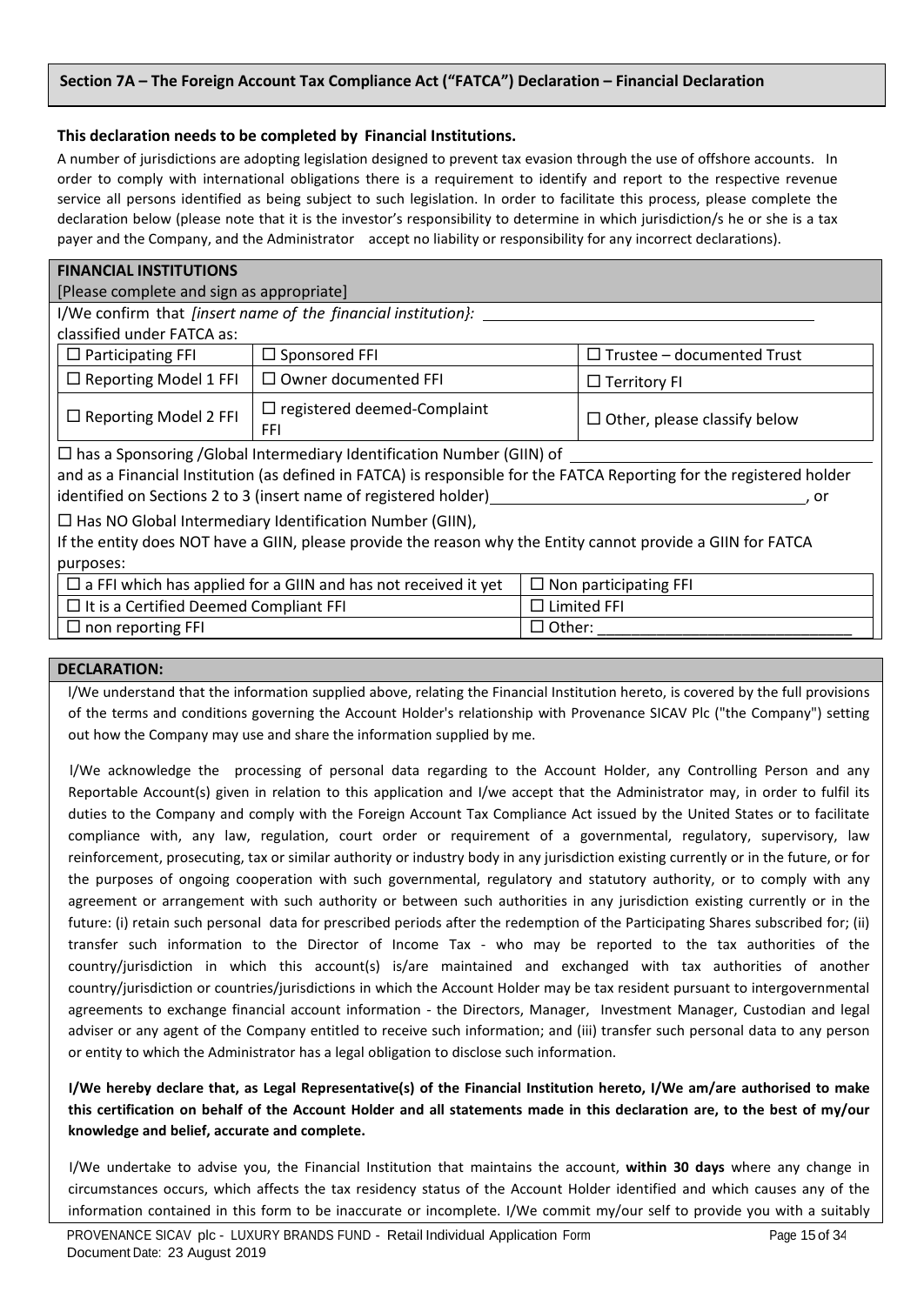# **Section 7A – The Foreign Account Tax Compliance Act ("FATCA") Declaration – Financial Declaration (continued)**

### updated self-certification and Declaration **within 30 days from such alteration**.

SIGNATORIES (Authorised signatories to sign in accordance with the powers of their signatory list. If signing under Power of Attorney, please provide a certified copy of POA.)

| Full Name and Surname / Capacity | Authorised Signature(s) | Date |
|----------------------------------|-------------------------|------|
|                                  |                         |      |
|                                  |                         |      |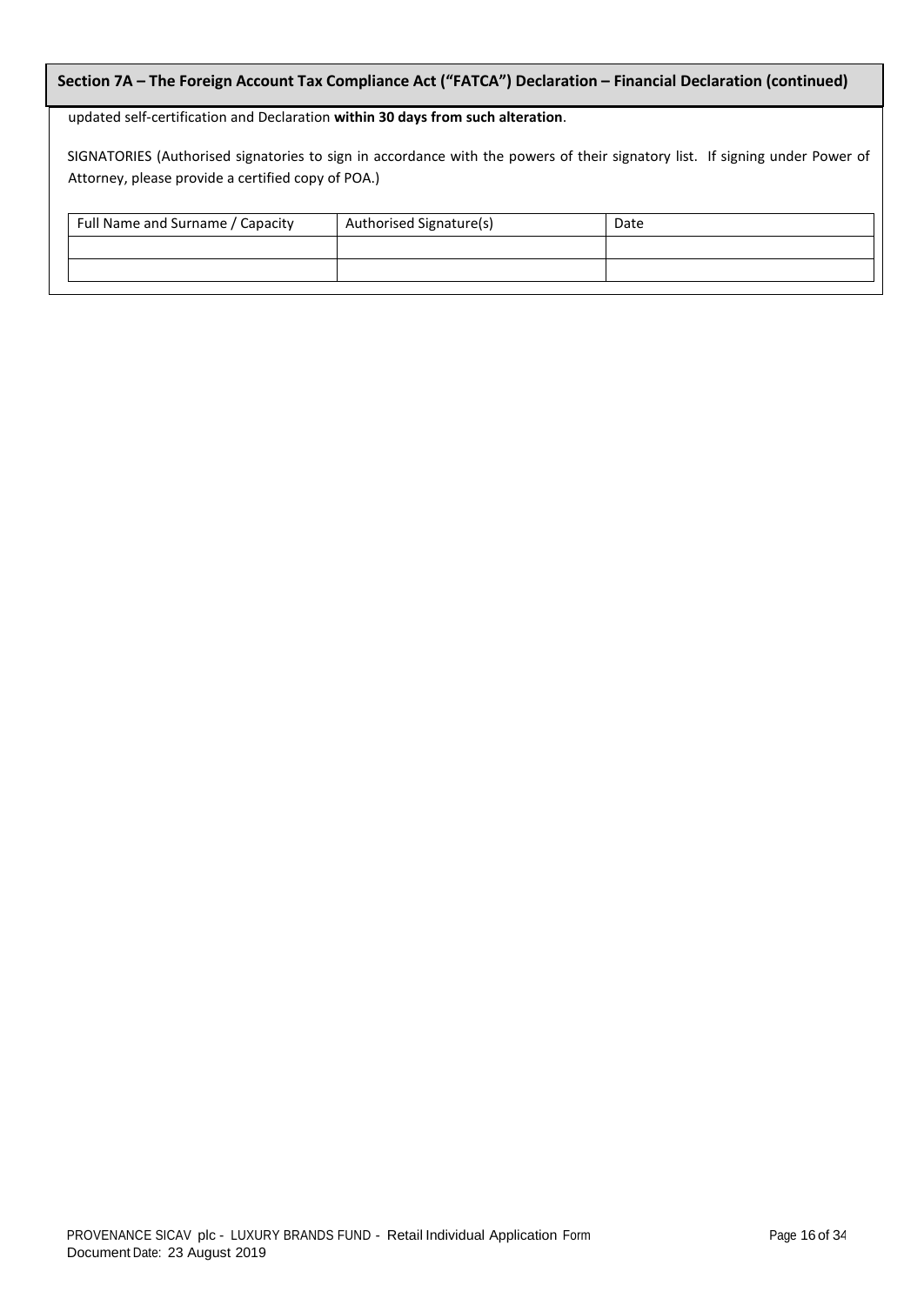# **Section 7B – The Foreign Account Tax Compliance Act ("FATCA") Declaration – Non-Financial Entities**

**This declaration needs to be completed by Non-Financial Entities.** All Ultimate Beneficial Owners of a Passive Non-Foreign Financial Entity holding more than 10% ownership must be identified below.

# *If necessary please print multiple copies of this page. A declaration per individual or Ultimate Beneficial Owner must be submitted.*

A number of jurisdictions are adopting legislation designed to prevent tax evasion through the use of offshore accounts. In order to comply with international obligations there is a requirement to identify and report to the respective revenue service all persons identified as being subject to such legislation.

In order to facilitate this process, please complete the declaration below (please note that it is the investor's responsibility to determine in which jurisdiction/s he or she is a tax payer and the Company, and the Administrator accept no liability or responsibility for any incorrect declarations).

|     | <b>NON FINANCIAL INSTITUTIONS</b>                   |                                                                                                                |                       |                   |                         |
|-----|-----------------------------------------------------|----------------------------------------------------------------------------------------------------------------|-----------------------|-------------------|-------------------------|
|     | [Please complete and sign as appropriate]           |                                                                                                                |                       |                   |                         |
|     | I/We confirm that [insert name of entity]           |                                                                                                                |                       |                   |                         |
|     | classified under FATCA as:                          |                                                                                                                |                       |                   |                         |
|     |                                                     | $\square$ Has a Global Intermediary Identification Number (GIIN) which is                                      |                       |                   | or                      |
|     | $\Box$ The entity has no GIIN, because              |                                                                                                                |                       |                   |                         |
|     |                                                     | $\Box$ We have NO controlling person(s) who are US citizens or US resident; or                                 |                       |                   |                         |
|     |                                                     | $\Box$ We have one or more controlling person(s) who are US citizen(s) or US resident(s) (in this case, please |                       |                   |                         |
|     | provide their details as per below).                |                                                                                                                |                       |                   |                         |
| No. |                                                     | Name of <b>Residential Address</b>                                                                             | Taxpayer              | $%$ of            | Date & Place of         |
|     | <b>Beneficial Owner</b>                             |                                                                                                                | <b>Identification</b> | <b>Beneficial</b> | <b>Birth (indicate)</b> |
|     | Country and City<br>Number / Equivalent<br>Interest |                                                                                                                |                       |                   |                         |
|     | of birth)<br><b>ID Number</b>                       |                                                                                                                |                       |                   |                         |
| 1.  |                                                     |                                                                                                                |                       |                   |                         |
| 2.  |                                                     |                                                                                                                |                       |                   |                         |
| 3.  |                                                     |                                                                                                                |                       |                   |                         |

# **DECLARATION:**

l/We understand that the information supplied above, relating the Financial Institution hereto, is covered by the full provisions of the terms and conditions governing the Account Holder's relationship with Provenance SICAV Plc ("the Company") setting out how the Company may use and share the information supplied by me.

l/We acknowledge the processing of personal data regarding the Account Holder, any Controlling Person and any Reportable Account(s) given in relation to this application and I/we accept that the Administrator may, in order to fulfil its duties to the Company and comply with the FATCA issued by United States or to facilitate compliance with, any law, regulation, court order or requirement of a governmental, regulatory, supervisory, law enforcement, prosecuting, tax or similar authority or industry body in any jurisdiction existing currently or in the future, or for the purposes of ongoing cooperation with such governmental, regulatory and statutory authority, or to comply with any agreement or arrangement with such authority or between such authorities in any jurisdiction existing currently or in the future: (i) retain such personal data for prescribed periods after the redemption of the Participating Shares subscribed for; (ii) transfer such information to the Director of Income Tax - who may be reported to the tax authorities of the country/jurisdiction in which this account(s) is/are maintained and exchanged with tax authorities of another country/jurisdiction or countries/jurisdictions in which the Account Holder may be tax resident pursuant to intergovernmental agreements to exchange financial account information - the Directors, Manager, Investment Manager, Custodian and legal adviser or any agent of the Company entitled to receive such information; and (iii) transfer such personal data to any person or entity to which the Administrator has a legal obligation to disclose such information.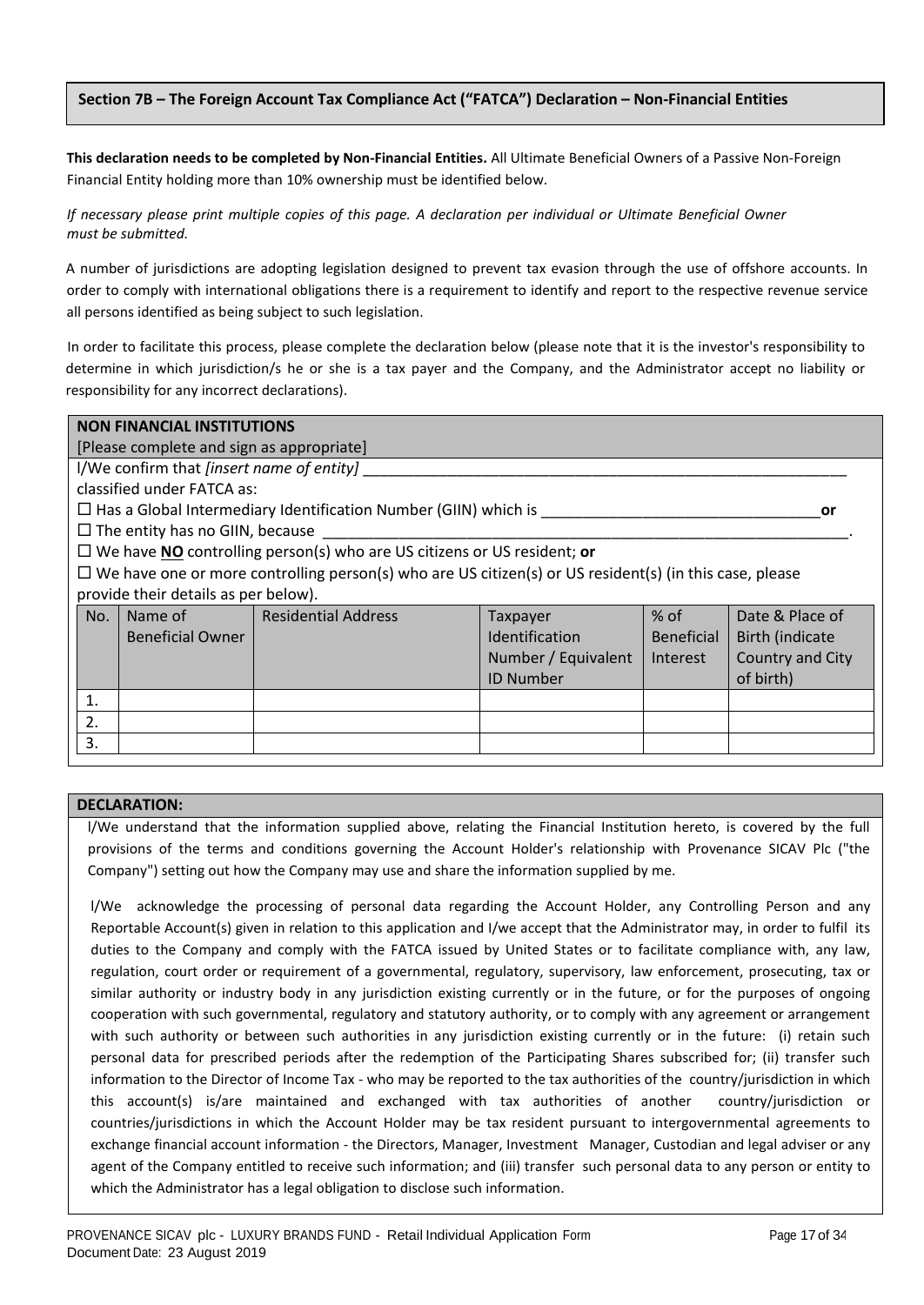**Section 7B – The Foreign Account Tax Compliance Act ("FATCA") Declaration – Non-Financial Entities (continued)**

**I/We hereby declare that, as Legal Representative(s) of the Financial Institution hereto, I/We am/are authorised to make this certification on behalf of the Account Holder and on behalf of the Controlling Persons listed above, who are fully aware that the information collected to them would be collected, processed and transferred to the competent Tax Authorities, and all statements made in this declaration are, to the best of my/our knowledge and belief, accurate and complete.**

I/We undertake to advise you, the Financial Institution that maintains the account, **within 30 days** where any change in circumstances occurs, which affects the tax residency status of the Account Holder identified and which causes any of the information contained in this form to be inaccurate or incomplete. I/We commit my/our self to provide you with a suitably updated self-certification and Declaration **within 30 days from such alteration**.

SIGNATORIES (Authorised signatories to sign in accordance with the powers of their signatory list. If signing under Power of Attorney, please provide a certified copy of POA.)

| Full Name and Surname / Capacity | Authorised Signature(s) | Date |
|----------------------------------|-------------------------|------|
|                                  |                         |      |
|                                  |                         |      |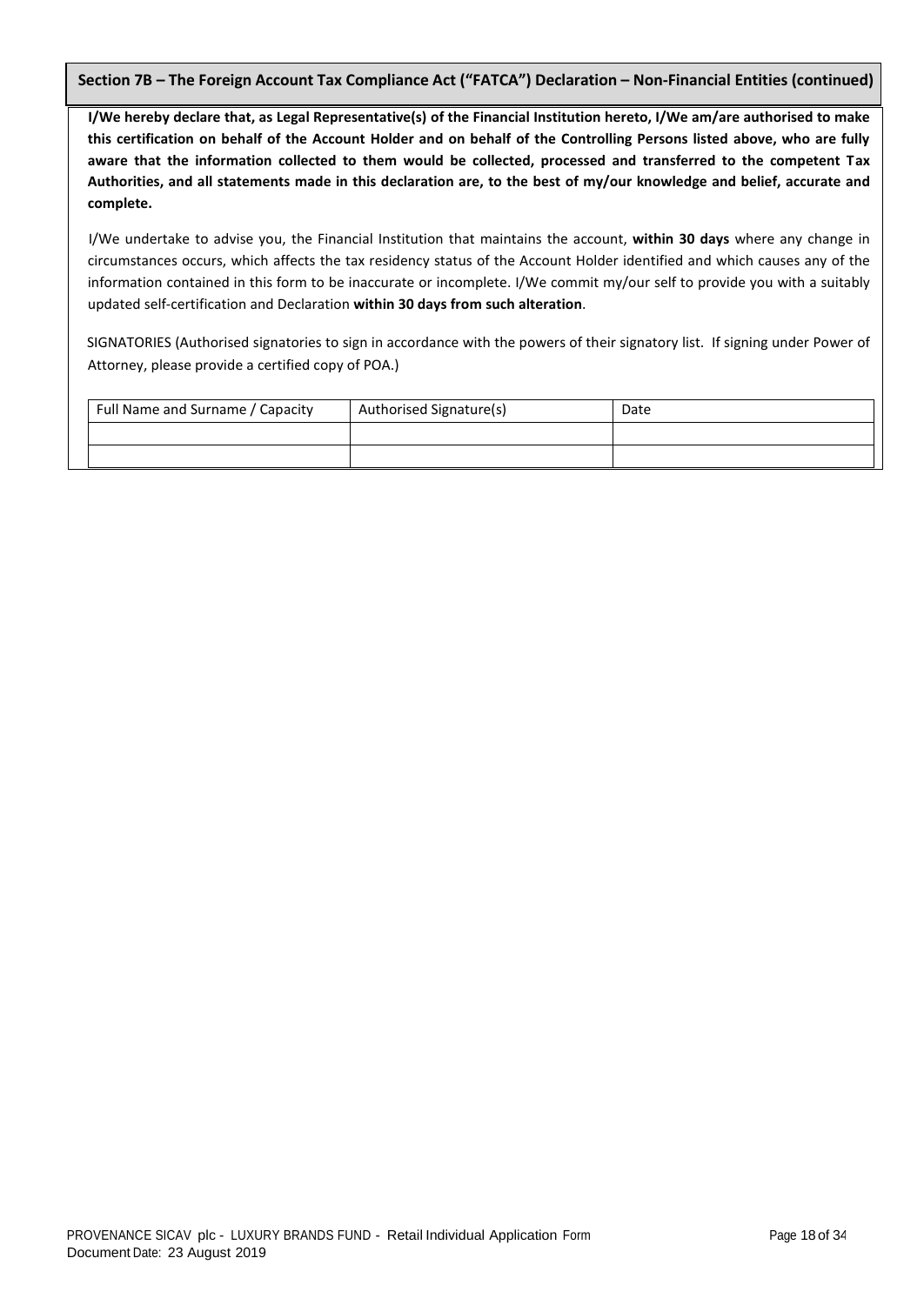# **Section 7C – The Foreign Account Tax Compliance Act ("FATCA") Declaration – Individuals**

A number of jurisdictions are adopting legislation designed to prevent tax evasion through the use of offshore accounts. In order to comply with international obligations there is a requirement to identify and report to the respective revenue service all persons identified as being subject to such legislation.

In order to facilitate this process, please complete the declaration below (please note that it is the investor's responsibility to determine in which jurisdiction/s he or she is a tax payer and the Company and the Administrator accept no liability or responsibility for any incorrect declarations).

| <b>INDIVIDUALS</b><br>[Please tick and complete ONE as appropriate. A declaration per individual must be submitted.<br>If necessary, please print multiple copies of this page.] |                                                                                                                                 |  |  |  |
|----------------------------------------------------------------------------------------------------------------------------------------------------------------------------------|---------------------------------------------------------------------------------------------------------------------------------|--|--|--|
| □                                                                                                                                                                                | hereby declare and agree that I am not a U.S.                                                                                   |  |  |  |
|                                                                                                                                                                                  | person for U.S. federal tax purposes.                                                                                           |  |  |  |
|                                                                                                                                                                                  | I understand that the Company and Administrator believing that this statement is<br>$\bullet$<br>true, will rely and act on it. |  |  |  |
|                                                                                                                                                                                  | In the event this statement is wrong the Company reserves the right and shall be entitled to redeem<br>٠                        |  |  |  |
|                                                                                                                                                                                  | my holdings in the scheme.                                                                                                      |  |  |  |
|                                                                                                                                                                                  | I also agree to notify the Company of any change in my status as a non-U.S. person within 30 days.                              |  |  |  |
| $\Box$                                                                                                                                                                           | hereby declare and agree that I am a U.S. person                                                                                |  |  |  |
|                                                                                                                                                                                  | for U.S. federal tax purposes.                                                                                                  |  |  |  |
|                                                                                                                                                                                  | I also agree to notify the Company of any change in my status as a U.S. person within 30 days.                                  |  |  |  |
|                                                                                                                                                                                  | Please advise the Tax Identification Number and also supply a completed W-9 Form.                                               |  |  |  |
|                                                                                                                                                                                  |                                                                                                                                 |  |  |  |

# **DECLARATION**

I understand that the information supplied above by me relating to my account are covered by the full provisions of the terms and conditions governing the Account Holder's relationship with Provenance SICAV Plc ("the Company") setting out how the Company may use and share the information supplied by me.

I acknowledge the processing of personal data regarding the Account Holder, any Controlling Person and any Reportable Account(s) given in relation to this application and I/we accept that the Administrator may, in order to fulfil its duties to the Company and comply with the Foreign Account Tax Compliance Act issued by the United States or to facilitate compliance with, any law, regulation, court order or requirement of a governmental, regulatory, supervisory, law enforcement, prosecuting, tax or similar authority or industry body in any jurisdiction existing currently or in the future, or for the purposes of ongoing cooperation with such governmental, regulatory and statutory authority, or to comply with any agreement or arrangement with such authority or between such authorities in any jurisdiction existing currently or in the future: (I) retain such personal data for prescribed periods after the redemption of the Participating Shares subscribed for; (ii) transfer such information to the Director of Income Tax - who may be reported to the tax authorities of the country/jurisdiction in which this account(s) is/are maintained and exchanged with tax authorities of another country/jurisdiction or countries/jurisdictions in which the Account Holder may be tax resident pursuant to intergovernmental agreements to exchange financial account information - the Directors, Manager, Investment Manager, Custodian and legal adviser or any agent of the Company entitled to receive such information; and (iii) transfer such personal data to any person or entity to which the Administrator has a legal obligation to disclose such information.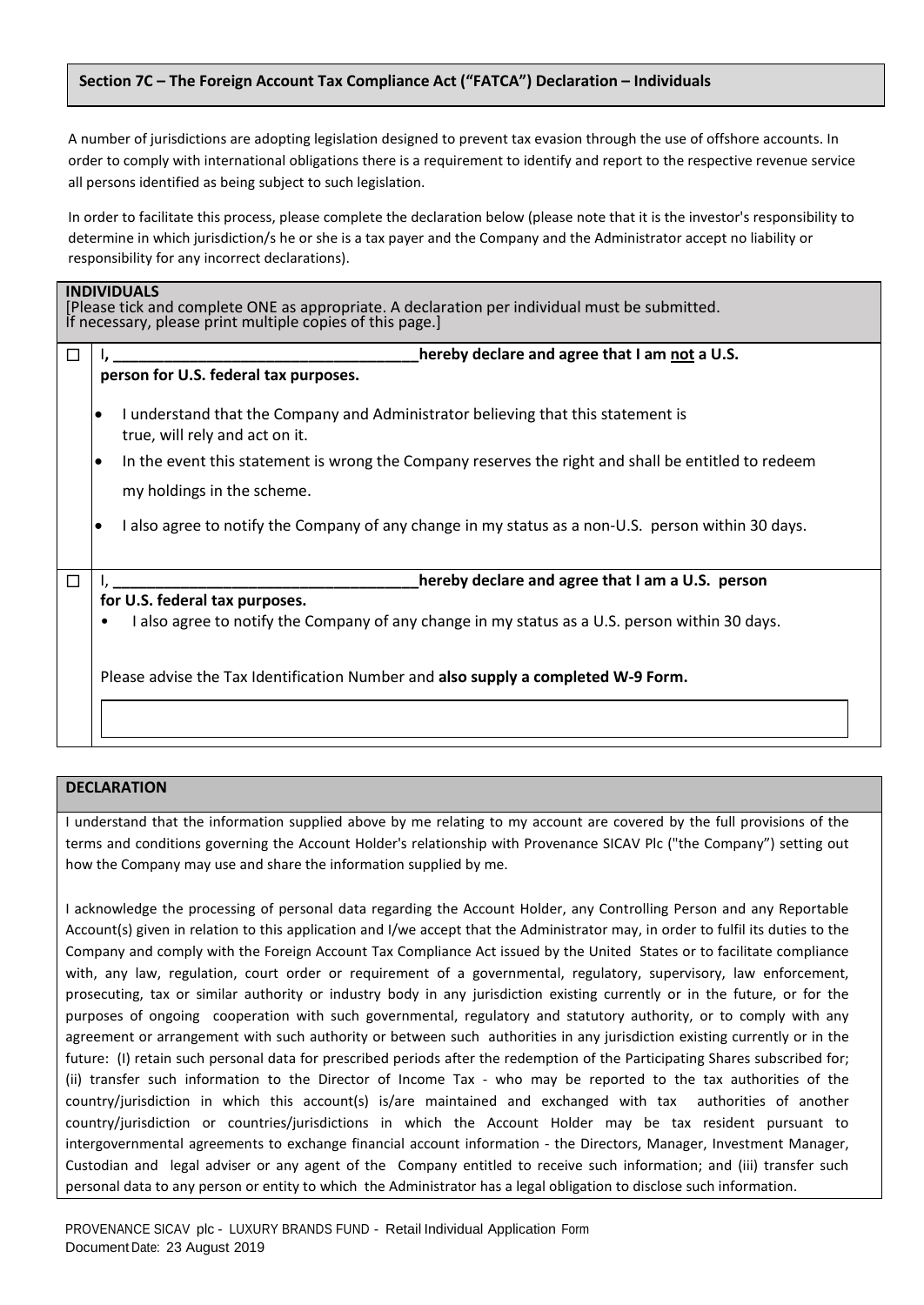# **Section 7C – The Foreign Account Tax Compliance Act ("FATCA") Declaration – Individuals (continued)**

**I hereby declare that I am authorised to make this certification as the Account Holder and all statements made in this declaration are, to the best of my knowledge and belief, accurate and complete.**

I undertake to advise you, the Financial Institution that maintains the account, **within 30 days** where any change in circumstances occurs, which affects the tax residency status of the Account Holder identified and which causes any of the information contained in this form to be inaccurate or incomplete. I commit myself to provide you with a suitably updated selfcertification and Declaration **within 30 days from such alteration.**

| Full Name and surname* | Signature | Date |
|------------------------|-----------|------|
|                        |           |      |
|                        |           |      |
|                        |           |      |

\*If signing under Power of Attorney, please provide a certified copy of POA.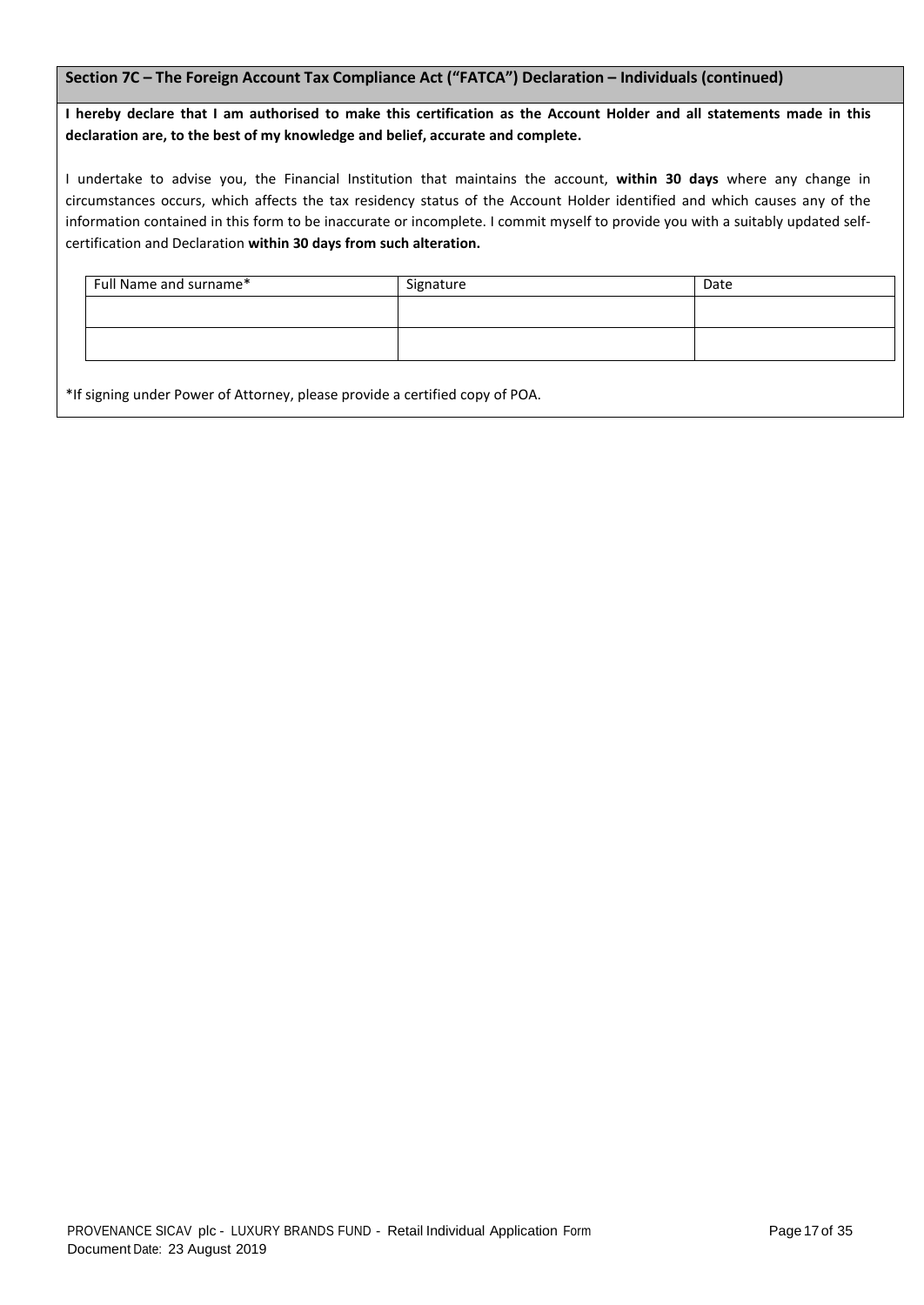# **Section 8 Common Reporting Standard ("CRS") Self Certification Forms**

- - A number of jurisdictions are adopting legislation designed to prevent tax evasion through the use of offshore accounts (e.g. the USA has introduced FATCA and the OECD, the Common Reporting Standard ("CRS")). In order to comply with the international obligations, the Administrator must identify and report all persons identified as being subject to such legislation to its Director of Income tax, who may transfer this information to the government of another territory in accordance with the relevant agreement.

In order to facilitate this process, these declarations must be completed in full and signed by every natural person who is considered a beneficiary or controller of the Applicant. This includes persons making an Individual or Joint Applicant, all controllers and/or ultimate beneficial owners of corporations or companies and beneficiaries of a Trust who have benefited from that Trust, and where there is more than one beneficiary this declaration can be photocopied and used.

**PLEASE NOTE**: It is the Applicant's responsibility to determine in which jurisdiction/s s/he is a tax payer and the Administrator accepts no liability or responsibility for any incorrect declarations made.

#### **SELF CERTIFICATION FORMS**

There are three self-certification forms:

**Section 8A** - Financial Institutions Self Certification

**Section 8B** - Non-Financial Institutions Self Certification and related Self Certification Forms for Controlling Persons **Section 8C** -Individuals Self Certification

# **Kindy complete the Section relevant with your individual or entity classification.**

### **DEFINITIONS**

**Definition can be found within the OECD Common Reporting Standard for Automatic Exchange of Financial Account information ('the CRS'), the associated Commentary to the CRS, the domestic guidance and the Directive 2011/16/EU at the following links:**

[http://www.oeCd.org/tax/transparency/automaticexchangeofinformation.htm](http://www.oecd.org/tax/transparency/automaticexchangeofinformation.htm)

<https://cfr.gov.mt/en/Pages/Home.aspx>

<https://eur-lex.europa.eu/legal-content/EN/TXT/?uri=celex%3A32014L0107>

**If you have any questions, please contact your tax adviser or domestic tax authority**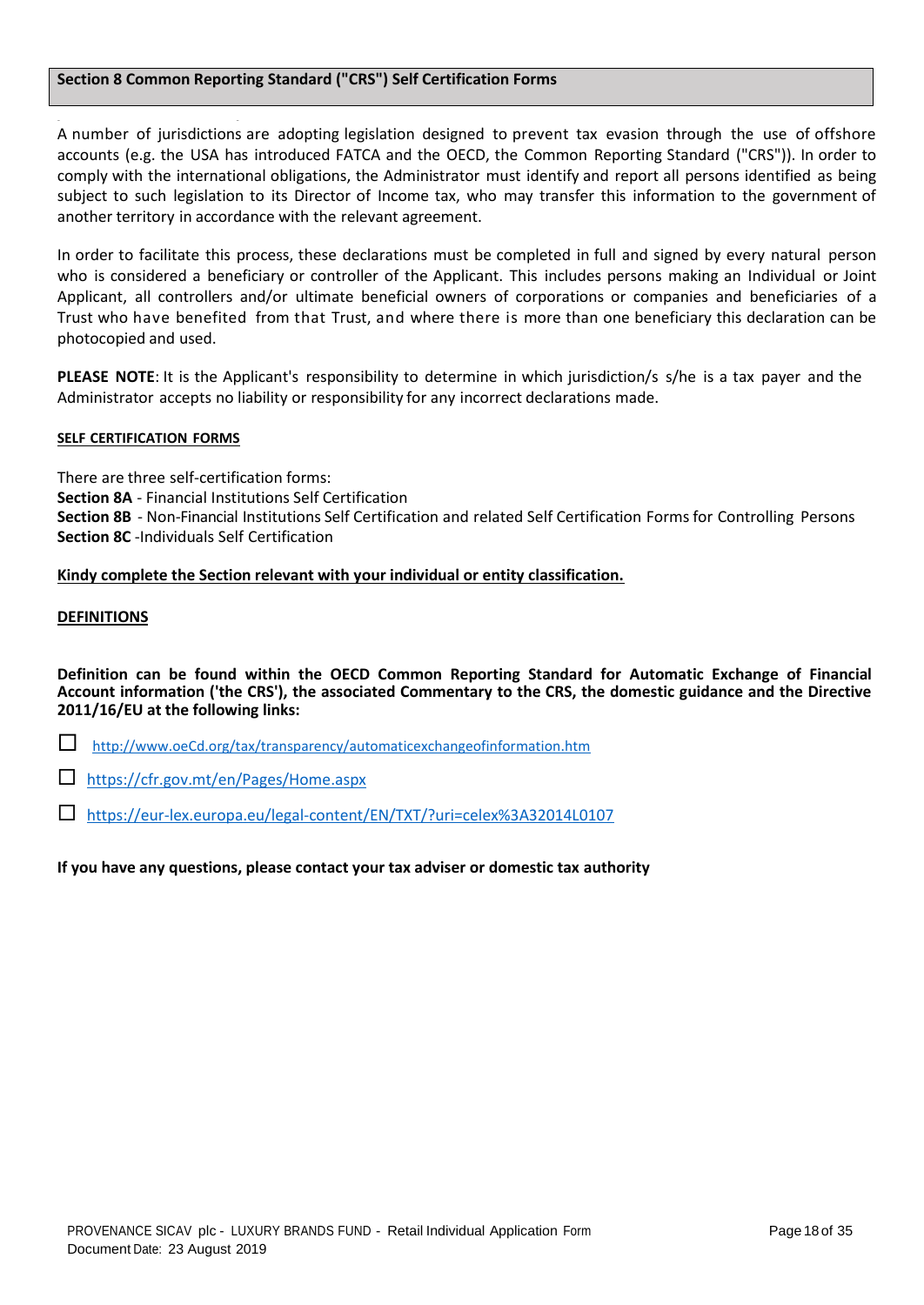# **Section 8A - Common Reporting Standard ("CRS") Self Certification Financial Institutions**

# **This self-certification form needs to be completed and signed by all FINANCIAL INSTITUTIONS to confirm their status in accordance with the CRS.**

# **Financial institution confirmation**  [Please tick **ONE** as appropriate]

|        | We confirm that we are a Reporting Financial Institution resident in a Participating Jurisdiction under CRS.              |
|--------|---------------------------------------------------------------------------------------------------------------------------|
|        | Furthermore, we confirm that:                                                                                             |
|        | We, the Intermediary, are classified as a Reporting Financial Institution in a Participating Jurisdiction in<br>$\bullet$ |
|        | according to the provision of CRS introduced by the amended Directive on administrative cooperation                       |
|        | (2014/107 EU amending 2011/16/EU)                                                                                         |
|        | We, the Intermediary, have in place appropriate procedures in order to collect and report the<br>$\bullet$                |
|        | information due under the CRS requirements.                                                                               |
| $\Box$ | We confirm that we are a Non-Reporting Financial Institution under CRS.                                                   |
|        | Please specify the type of Non-Reportable institution:                                                                    |
|        | $\Box$ Governmental Entity, International Organisation or Central Bank                                                    |
|        | $\Box$ Broad Participation Retirement Fund, Narrow Participation Retirement Fund, Pension Fund of a                       |
|        | Governmental Entity, International Organisation or Central Bank or Qualified Credit Card Issuer.                          |
|        | $\Box$ Any other Entity that presents a low risk of being used to evade tax                                               |
|        | $\Box$ Exempt Collective Investment Vehicle                                                                               |
|        | $\Box$ A trust to the extent that the trustee of the trust is a Reporting Malta Financial Institution and reports all     |
|        | information required to be reported pursuant to Section I with respect to all Reportable Accounts of the                  |
|        | trust.                                                                                                                    |
|        | We confirm that we are an Investment Financial Institution resident in a Non-Participating Jurisdiction under             |
| П      | CRS.                                                                                                                      |
|        | The following individuals. are the identified Controlling Personals) of the Account Holder:                               |
|        | [Please provide Full Name and Surname and complete per each controlling person(s) Section 8C, Page.23]                    |
|        |                                                                                                                           |
|        |                                                                                                                           |
|        |                                                                                                                           |
|        |                                                                                                                           |

# **COUNTRY OF TAX RESIDENCE AND TIN CONFIRMATION**

**[ as account holder please indicate the place of tax residence for EACH country/ Jurisdiction in which you are resident, and the taxpayer identification number (''TIN'') for each country/ Jurisdiction indicated.]**

| <b>Country/Jurisdiction of Tax Residence</b>                                               | <b>Taxpayer Identification Number (TIN)</b> |  |
|--------------------------------------------------------------------------------------------|---------------------------------------------|--|
|                                                                                            |                                             |  |
|                                                                                            |                                             |  |
| I/we confirm that for the purposes of taxation, I am / we are tax resident in one country. |                                             |  |

# **If you are unable to obtain a TIN, please provide the appropriate reason and explain why such TIN is unavailable for each country/jurisdiction in which this applies.**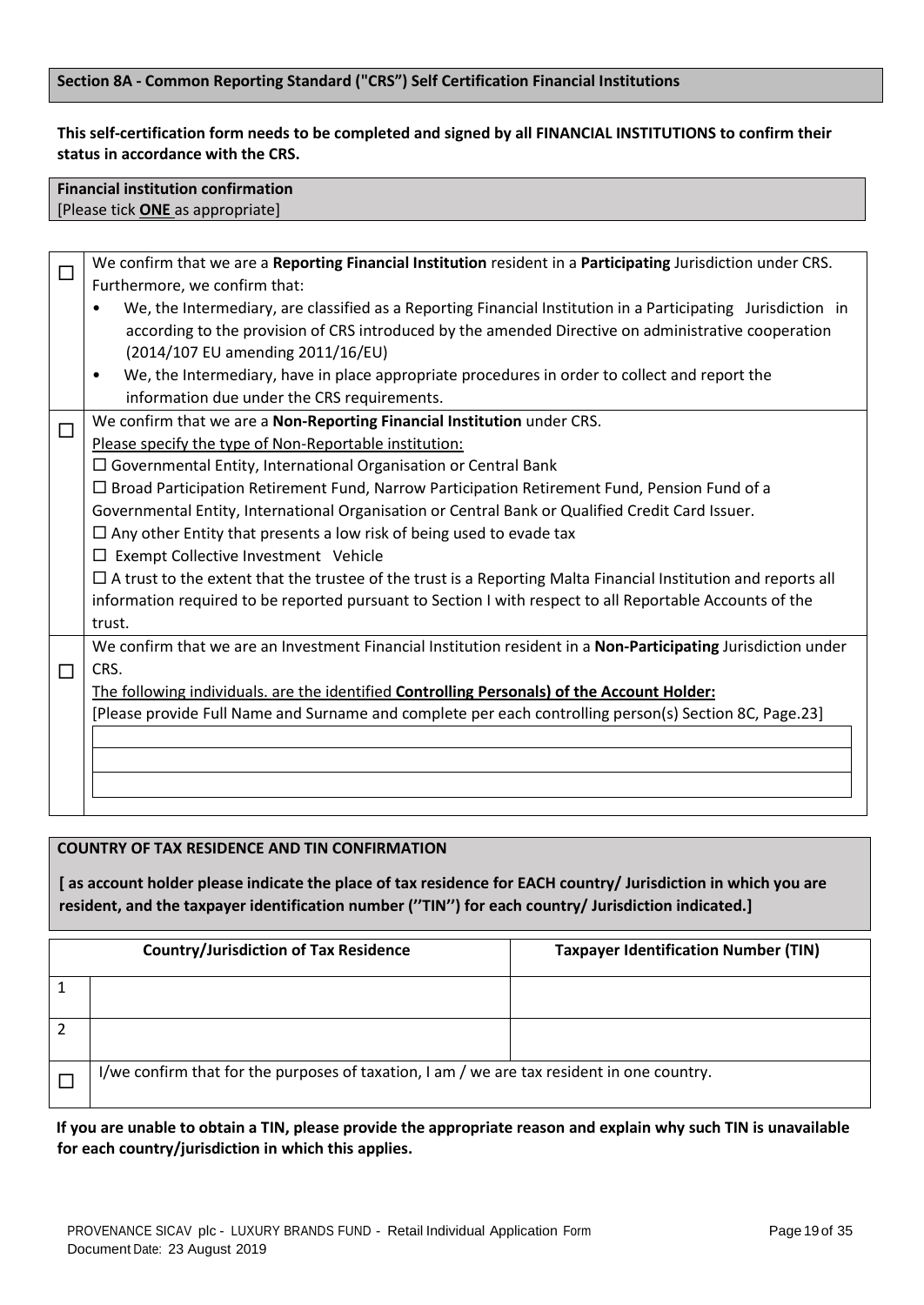### **DECLARATION**

l/We understand that the information supplied is covered by the full provisions of the terms and conditions governing the Account Holder's relationship with Provenance SICAV Plc ("the Company") setting out how the Company may use and share the information supplied by me.

l/We acknowledge the processing of personal data regarding the Account Holder, any Controlling Person and any Reportable Account (s) given in relation to this application and I/we accept that the Administrator may, in order to fulfil its duties to the Company and comply with the amended Cooperation with other Jurisdictions on Tax Matters Regulations or to facilitate compliance with, any law, regulation, court order or requirement of a governmental, regulatory, supervisory, law enforcement, prosecuting, tax or similar authority or industry body in any jurisdiction existing currently or in the future, or for the purposes of ongoing cooperation with such governmental, regulatory and statutory authority, or to comply with any agreement or arrangement with such authority or between such authorities in any jurisdiction existing currently or in the future: (i) retain such personal data for prescribed periods after the redemption of the Participating Shares subscribed for; (ii) transfer such information to the Director of Income Tax - who may be reported to the tax authorities of the country/jurisdiction in which this account(s) is/are maintained and exchanged with tax authorities of another country/jurisdiction or countries/jurisdictions in which the Account Holder may be tax resident pursuant to intergovernmental agreements to exchange financial account information - the Directors, Manager, Investment Manager, Custodian and legal adviser or any agent of the Company entitled to receive such information; and (iii) transfer such personal data to any person or entity to which the Administrator has a legal obligation to disclose such information.

**l/We hereby declare that, as Legal Representative(s) of the Financial Institution thereto, l/We am/are authorised to make this certification on behalf of the Account Holder and all statements made in this declaration are, to the best of my/our knowledge and belief, accurate and complete.**

l/We undertake to advise you, the Financial Institution that maintains the account**, within 30 days** where any change in circumstances occurs, which affects the tax residency status of the Account Holder identified and which causes any of the information contained in this form to be inaccurate or incomplete. l/We commit my/our self to provide you with a suitably updated self-certification and Declaration **within 30** days from such alteration.

**SIGNATORIES (**Authorised signatories to sign in accordance with the powers of their signatory list. If signing under Power of Attorney, please provide a certified copy of POA.)

| Full Name and Surname / Capacity | Authorised Signature(s) | Date |
|----------------------------------|-------------------------|------|
|                                  |                         |      |
|                                  |                         |      |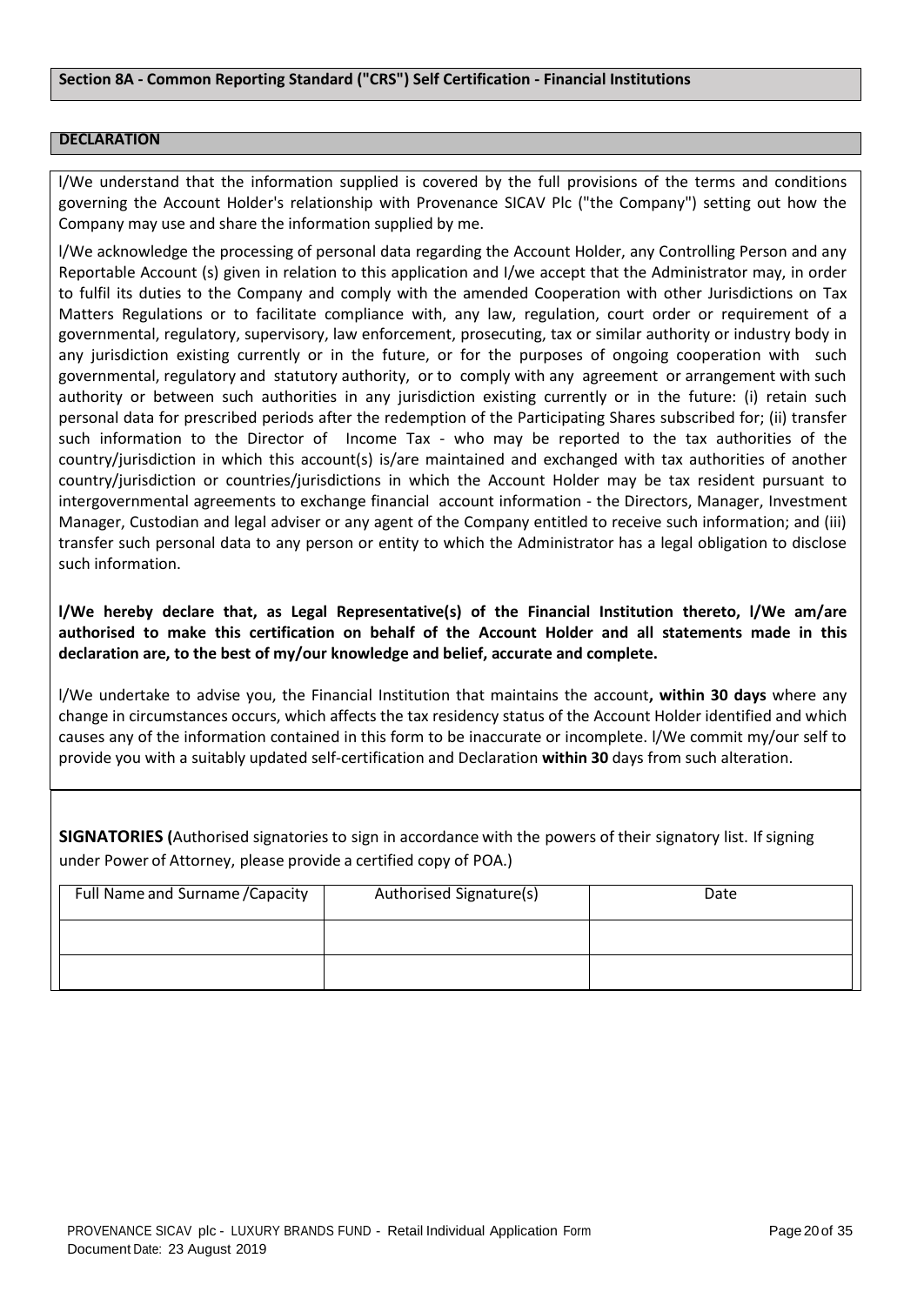**Section 8B - Common Reporting Standard ("CRS") Self Certification - Non-Financial Entities**

**This self-certification form needs to be filed and signed by all NON-FINANCIAL ENTITIES to confirm their status in accordance with the CRS. Please provide the Country of Residence and the TIN of the entity completing the Country of Tax Residence and TIN confirmation section on page 23.**

**NON-FINANCIAL INSTITUTION CONFORMATION** 

[Please tick **ONE** as appropriate]

We confirm that we are an **Active** Non-Financial Entity

We confirm that we are a **Passive** Non-Financial Entity

The following individuals are the identified **Controlling Person(s) of the Account Holder:**

[Please provide Full Name and Surname and complete per each controlling person(s), Section 8C page 22]]

### **DECLARATION**

l/We understand that the information in Section 10 B is covered by the full provisions of the terms and conditions governing the Account Holder's relationship with Provenance SICAV Plc ("the Company") setting out how the Company may use and share the information supplied by me.

l/We acknowledge the processing of personal data regarding the Account Holder, any Controlling Person and any Reportable I Account (s) given in relation to this application and I/we accept that the Administrator may, in order to fulfil its duties to the Company and comply with the amended Cooperation with other jurisdictions on Tax Matters Regulations or to facilitate compliance with, any law, regulation, court order or requirement of a governmental, regulatory, supervisory, law enforcement, prosecuting, tax or similar authority or industry body in any jurisdiction existing currently or in the future, or for the purposes of ongoing cooperation with such governmental, regulatory and statutory authority, or to comply with any agreement or arrangement with such authority or between such authorities in any jurisdiction existing currently or in the future: (i) retain such personal data for prescribed periods after the redemption of the Participating Shares subscribed for; (ii) transfer such information to the Director of Income Tax - who may be reported to the tax authorities of the country/jurisdiction in which this account(s) is/are maintained and exchanged with tax authorities of another country/jurisdiction or countries/jurisdictions in which the Account Holder may be tax resident pursuant to intergovernmental agreements to exchange financial account information - the Directors, Manager, Investment Manager, Custodian and legal adviser or any agent of the Company entitled to receive such information; and (iii) transfer such personal data to any person or entity to which the Administrator has a legal obligation to disclose such information.

**I/We hereby declare that, as Legal Representative(s) of the Non-Financial Institution, I/We am/are authorised to make this certification on behalf of the Account Holder and on behalf of the Controlling Person(s) listed above, who are fully aware that the information collected to them would be collected, processed and transferred to the competent Tax Authorities, and all statements made in this declaration are, to the best of my/our knowledge and belief, accurate and complete.**

l/We undertake to advise you, the Financial Institution that maintains the account**, within 30 days** where any change in circumstances occurs, which affects the tax residency status of the Account Holder identified and which causes any of the information contained in this form to be inaccurate or incomplete. l/We commit my/our self to provide you with a suitably updated self-certification and Declaration **within 30 days from such alteration.**

**SIGNATORIES** ( Authorised signatories to sign in accordance with the powers of their signatory list. If signing under Power of Attorney, please provide a certified copy of POA.)

| Name and Surname / Capacity | Authorised Signature{s) | Date |  |  |
|-----------------------------|-------------------------|------|--|--|
|                             |                         |      |  |  |
|                             |                         |      |  |  |
|                             |                         |      |  |  |
|                             |                         |      |  |  |
|                             |                         |      |  |  |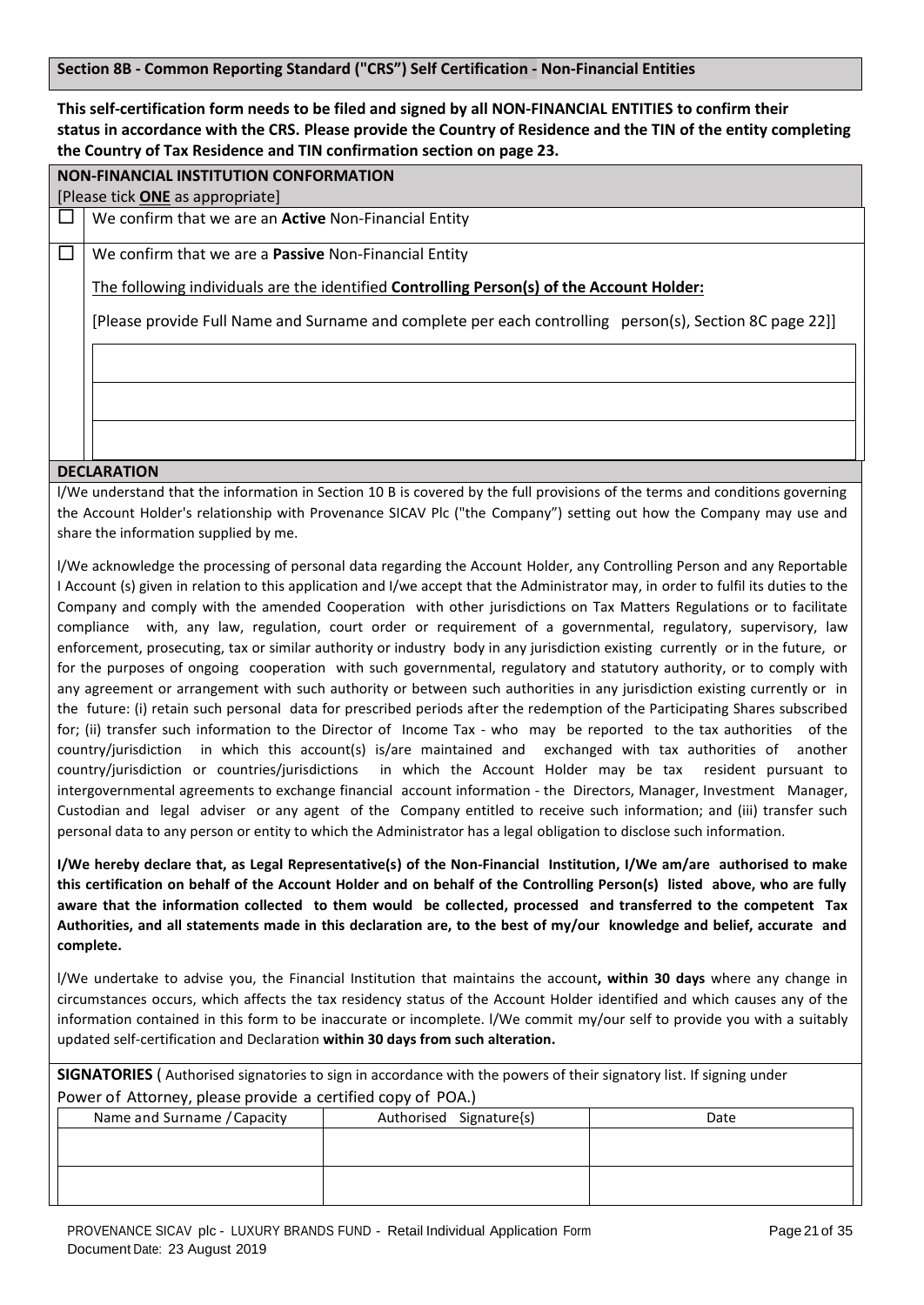# **Section 8B - Common Reporting Standard ("CRS") Self Certification - Non-Financial Entities**

### **This page needs to be completed for EACH CONTROLLING PERSON identified on page 21 and page 22.**

| <b>NAME OF CONTROLLING PERSON</b>                                                                                                                                                                                                                         |                          |                          |  |
|-----------------------------------------------------------------------------------------------------------------------------------------------------------------------------------------------------------------------------------------------------------|--------------------------|--------------------------|--|
|                                                                                                                                                                                                                                                           |                          |                          |  |
|                                                                                                                                                                                                                                                           |                          |                          |  |
|                                                                                                                                                                                                                                                           |                          |                          |  |
|                                                                                                                                                                                                                                                           |                          |                          |  |
|                                                                                                                                                                                                                                                           | Postal Code/ZIP CODE     |                          |  |
| <b>MAILING ADDRESS (if different from current residence)</b>                                                                                                                                                                                              |                          |                          |  |
|                                                                                                                                                                                                                                                           |                          |                          |  |
|                                                                                                                                                                                                                                                           |                          |                          |  |
|                                                                                                                                                                                                                                                           | Postal Code/ZIP CODE     |                          |  |
| DATE AND PLACE OF BIRTH                                                                                                                                                                                                                                   |                          |                          |  |
|                                                                                                                                                                                                                                                           |                          |                          |  |
|                                                                                                                                                                                                                                                           |                          |                          |  |
|                                                                                                                                                                                                                                                           |                          |                          |  |
| Please indicate the legal name of the relevant entity of which you are a controlling person and the type of controlling<br>you are exercising (by ownership, by other means, senior managing official, settlor trustee, protector, beneficiary,<br>other) |                          |                          |  |
|                                                                                                                                                                                                                                                           |                          | <b>Type of Ownership</b> |  |
|                                                                                                                                                                                                                                                           |                          |                          |  |
|                                                                                                                                                                                                                                                           |                          |                          |  |
|                                                                                                                                                                                                                                                           | <b>Legal Name Entity</b> |                          |  |

| Country of TAX residence and TIN confirmation [as account holder, please indicate the place of tax residence for<br><b>EACH country /jurisdiction indicated]</b> |                                                                                             |  |  |  |
|------------------------------------------------------------------------------------------------------------------------------------------------------------------|---------------------------------------------------------------------------------------------|--|--|--|
|                                                                                                                                                                  | <b>Country/Jurisdiction of Tax Residence</b><br><b>Taxpayer Identification Number (TIN)</b> |  |  |  |
|                                                                                                                                                                  |                                                                                             |  |  |  |
|                                                                                                                                                                  |                                                                                             |  |  |  |
|                                                                                                                                                                  | I/we confirm that for the purposes of taxation, I am/we are tax resident in one country.    |  |  |  |

**If you are unable to obtain a TIN, please provide the appropriate reason and explain why such TIN is unavailable for each country/jurisdiction in which this applies.**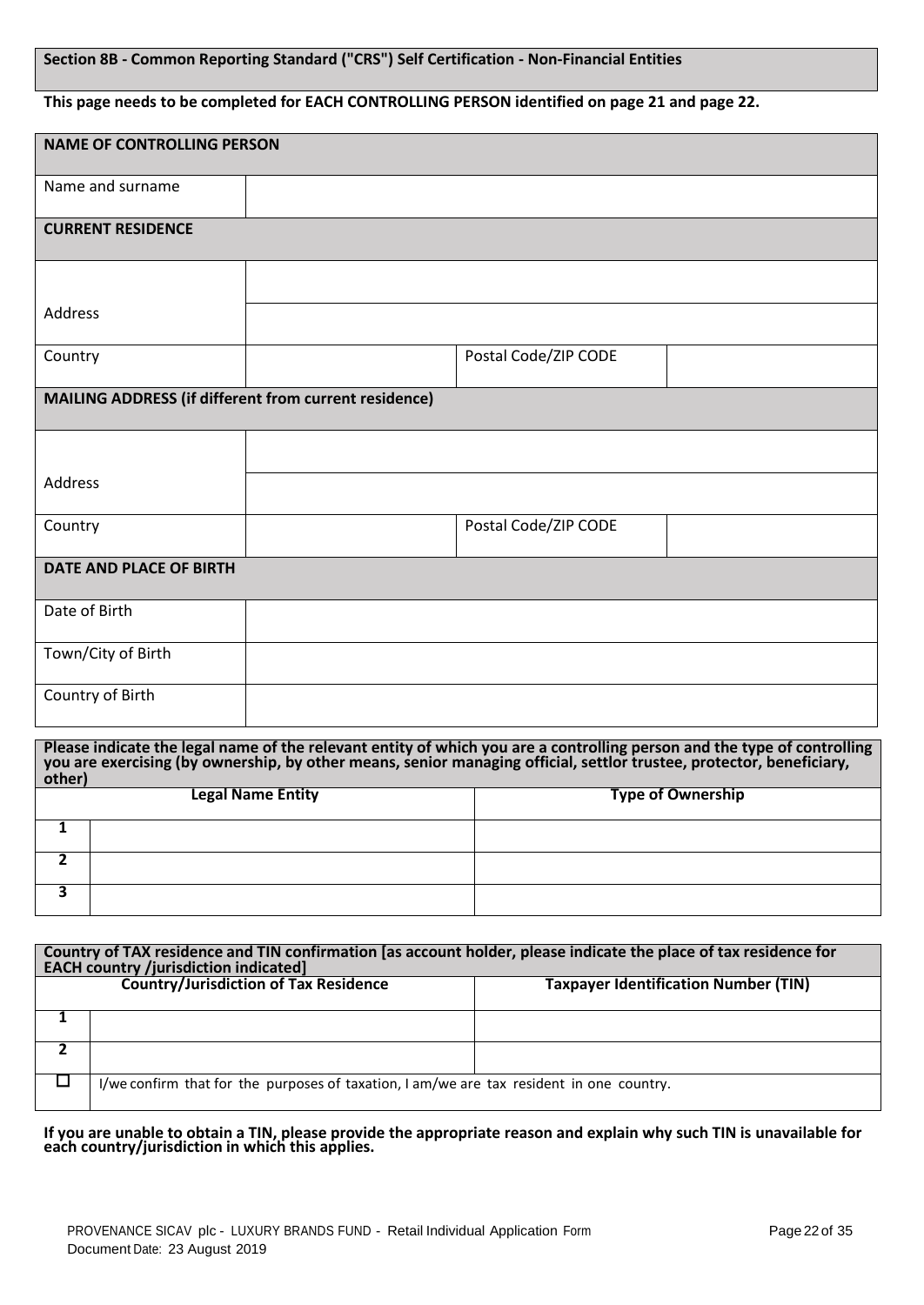#### **Section 8C - Common Reporting Standard ("CRS") Self Certification - Individuals**

#### **This self-certification form needs to be filed and signed by all INDIVIDUAL APPLICANTS to confirm their status in accordance with CRS.**

| <b>Country of Tax residence and TIN Confirmation</b><br>[as Account holder, please indicate the place of tax residence for <b>EACH</b> country/ Jurisdiction in which you are resident,<br>and the taxpayer identification number ("TIN") for each country/jurisdiction indicated.] |                                                                                          |                                             |  |  |
|-------------------------------------------------------------------------------------------------------------------------------------------------------------------------------------------------------------------------------------------------------------------------------------|------------------------------------------------------------------------------------------|---------------------------------------------|--|--|
|                                                                                                                                                                                                                                                                                     | <b>Country/Jurisdiction of Tax Residence</b>                                             | <b>Taxpayer Identification Number (TIN)</b> |  |  |
|                                                                                                                                                                                                                                                                                     |                                                                                          |                                             |  |  |
|                                                                                                                                                                                                                                                                                     |                                                                                          |                                             |  |  |
|                                                                                                                                                                                                                                                                                     | I/we confirm that for the purposes of taxation, I am/we are tax resident in one country. |                                             |  |  |

**If you are unable to obtain a TIN, please provide the appropriate reason and explain why such TIN is unavailable for each country/jurisdiction in which this applies.**

# **(E.g. The country/jurisdiction does not issue TINs to residents, No TIN is required)**

I am unable to obtain a TIN or equivalent number because:

### **DECLARATION**

I understand that the information supplied above by me relating to my account are covered by the full provisions of the terms and conditions governing the Account Holder's relationship with Provenance SICAV Pc ("the Company") setting out how the Company may use and share the information supplied by me.

I acknowledge the processing of personal data regarding the Account Holder, any Controlling Person and any Reportable Account(s) given in relation to this application and I/we accept that the Administrator may, in order to fulfil its duties to the Company and comply with the Foreign Account Tax Compliance Act issued by the United States or to facilitate compliance with, any law, regulation, court order or requirement of a governmental, regulatory, supervisory, law enforcement, prosecuting, tax or similar authority or industry body in any jurisdiction existing currently or in the future, or for the purposes of ongoing cooperation with such governmental, regulatory and statutory authority, or to comply with any agreement or arrangement with such authority or between such authorities in any jurisdiction existing currently or in the future: (I) retain such personal data for prescribed periods after the redemption of the Participating Shares subscribed for; (ii) transfer such information to the Director of Income Tax - who may be reported to the tax authorities of the country/jurisdiction in which this account(s) is/are maintained and exchanged with tax authorities of another country/jurisdiction or countries/jurisdictions in which the Account Holder may be tax resident pursuant to intergovernmental agreements to exchange financial account information - the Directors, Manager, Investment Manager, Custodian and legal adviser or any agent of the Company entitled to receive such information; and (iii) transfer such personal data to any person or entity to which the Administrator has a legal obligation to disclose such information.

#### I declare that all statements made in this declaration are, to the best of my knowledge and belief, accurate and complete.

I undertake to advise you, the Financial Institution, that maintains the account within 30 days where any change in circumstances occurs, which affects the tax residency status of the Account Holder identified and which causes any of the information contained in this form to be inaccurate or incomplete. I commit myself to provide you with a suitably updated selfcertification and Declaration within 30 days from such alteration.

Full Name and Surname

Capacity \_\_\_\_\_\_\_\_\_\_\_\_\_\_\_\_\_\_\_\_\_\_\_

Please indicate capacity in which you are signing.

If signing under Power of Attorney, please provide a certified copy of POA.

Date \_\_\_\_\_\_\_\_\_*\_* \_\_\_\_\_\_\_\_\_\_\_\_\_ Signature\_\_\_\_\_\_\_\_\_\_\_\_\_\_\_\_\_ \_\_\_\_\_\_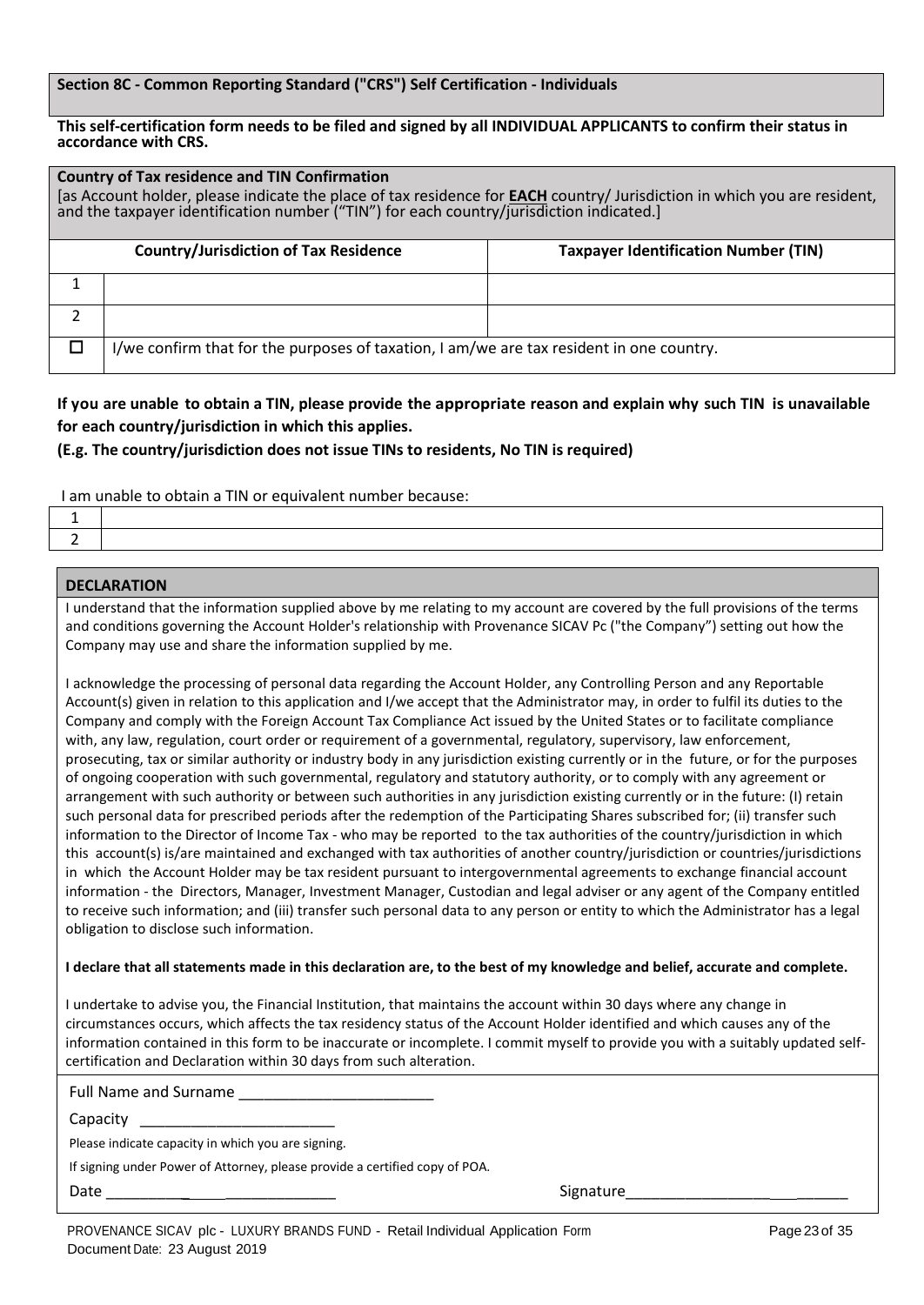#### **Section 7 – Privacy notice**

### **THE PURPOSE OF THIS NOTICE**

This privacy notice describes how the personal data provided in respect of the Company is used, stored, transferred or otherwise processed, and other matters relating to it. This may relate to you if you are an individual or to your individual representatives if you are a body corporate. This notice also contains information about rights in relation to personal data.

Any questions about the contents of this privacy notice or how personal data will be used, stored, or transferred, should be sent to the Data Privacy Manager via email [provenance@tridenttrust.com](mailto:provenance@tridenttrust.com) or post at Second Floor, Orange Point, Dun Karm Street, Birkirkara By-Pass, Birkirkara, Malta BKR 9037.

# **RESPONSIBILITY FOR PERSONAL DATA**

This privacy notice is provided on behalf of: The Company; the Manager; the Administrator; the Registrar; the Custodian and the Investment Advisor.

Where we use the terms, we, us and our in this privacy notice, we are referring to the Sub-Fund in which you invest.

When personal data is provided to us, the Company will, in relation to some or all the personal data, be acting as a "data controller". The data controller determines how the personal data is used and for what purposes.

### **THE DATA WE COLLECT**

The types of personal data we collect, and share depends on the type of investor and investment being made. The types of information which we may collect include:

(a) Name, address, and other contact information.

(b) Information about your date of birth, place of birth, passport details or other national identifier, national insurance or social security number and information about your family.

(c) Information regarding bank account details, assets, income, employment, source of funds, investment history and risk tolerance.

In order to provide our services to you we collect information about you from several sources, including from you directly. Information that you give us is received from the subscription document, tax forms and other associated documentation that you complete when subscribing for an investment in a Sub-Fund and when you provide it in correspondence and discussions with us. Other sources from which we receive data include tax authorities, government and competent regulatory authorities to whom we have regulatory obligations, publicly available directories and sources, background check providers and credit, fraud and detection agencies and bankruptcy registers.

#### **HOW WE USE PERSONAL DATA**

We require personal information for several reasons, including:

- (a) For compliance with applicable legal or regulatory obligations to:
	- o Verify the identity and addresses of our investors and prospective investors and, if applicable, their beneficial owners and individual representatives.
	- o Undertake our due diligence and on-boarding checks.
	- o Carry out verification, know your customer, terrorist financing and anti-money-laundering checks and to ensure compliance with sanctions.
	- o Comply with requests from regulatory, governmental, tax and law enforcement authorities, including, without limitation, with respect to compliance with the US Foreign Account Tax Compliance Act ("FATCA") and the OECD common reporting standard ("CRS") or any legislation, regulations or guidance enacted in any jurisdiction that seeks to implement a similar tax reporting or withholding tax regime.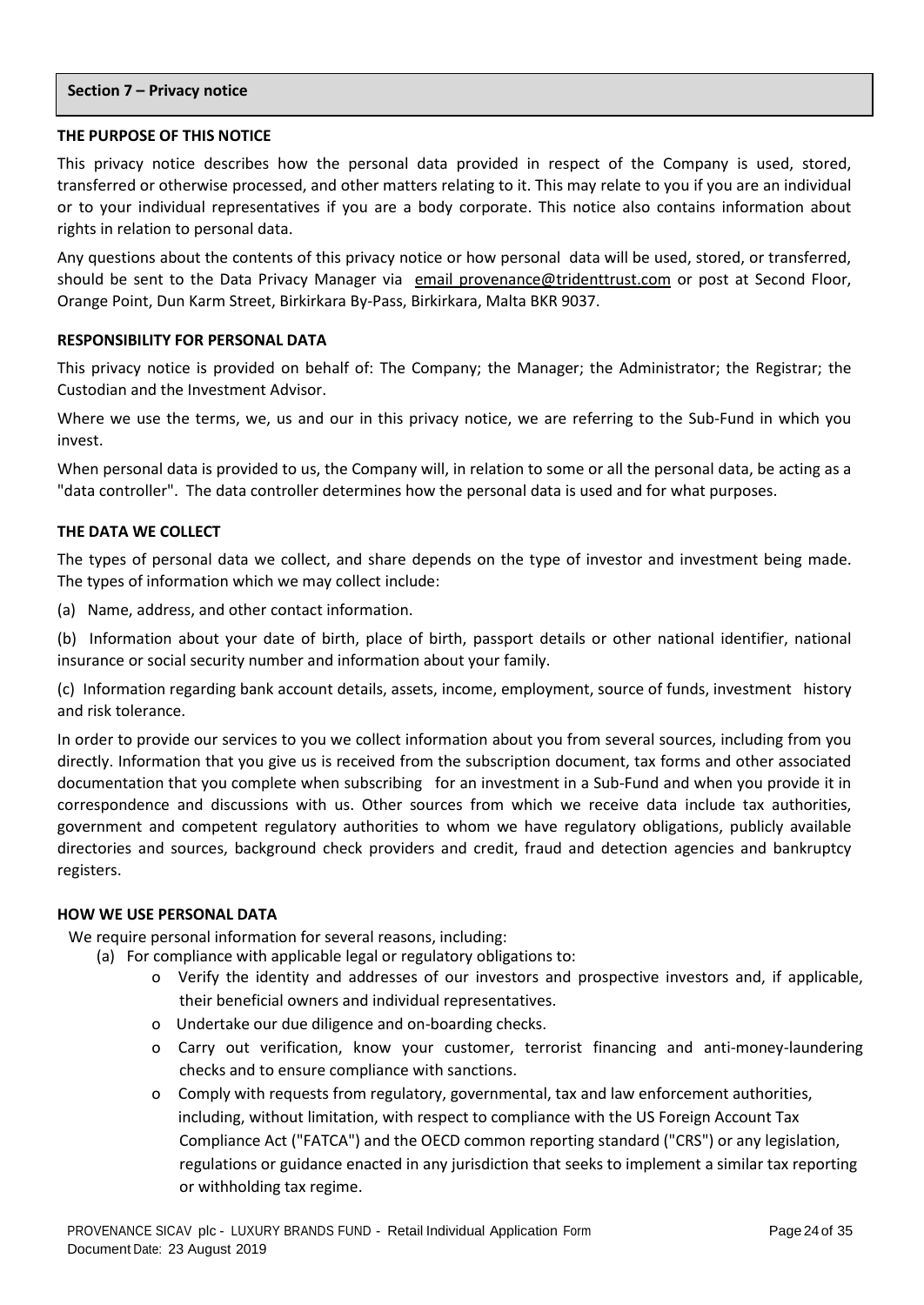#### **Section 7 – Privacy notice (continued)**

- o Undertake investigation, surveillance and audit checks and to prevent and detect fraud.
- o Maintain statutory registers.
- (b) In order to perform our contract with you so that we can:
	- o Establish, administer, and manage your investment.
	- o Meet our contractual obligations.
	- o Facilitate the relationship between you and the Company.
- (c) For our legitimate interests or for those of a third party to enable us to:
	- o Administer and manage your investment in the Sub-Fund including corresponding with you in connection with your investment.
	- o Review, analyse and process any requests or applications made by you or on your behalf.
	- o Address or investigate any complaints, claims, proceedings or disputes and to seek professional advice, including legal advice.
	- o Provide you with and inform you about our products and services.
	- o Meeting our obligations and requirements including regulatory, accounting, tax reporting, and audit.
	- o Ensure appropriate management and governance, management of risk and operations (including protecting our business against fraud and other risks) and to maintain our internal records and act in accordance with our policies and procedures.

In limited circumstances, we may approach the relevant individual for written consent to allow us to process certain particularly sensitive data, known as special category data. If we do so, we will provide the individual with full details of the information that we would like and the reason we need it, so that the individual can carefully consider whether to give consent.

# **CONSEQUENCES OF NOT PROVIDING PERSONAL DATA**

We require personal information in respect of the Company to be able to comply with our legal and regulatory obligations and to operate the relevant Sub-Fund. Accordingly, if personal data required is not provided, an investor or prospective investor may not be able to invest in a Sub-Fund and we may not be able to manage your investment.

# **DISCLOSURE TO THIRD PARTIES**

In relation to personal data processed in connection with a Sub-Fund, each Sub-Fund's structure involves legal entities affiliated with the Company to allow it to operate and fulfil its aims. Affiliated entities to which personal data may be transferred include:

- (a) Investment managers and advisers in order that we can manage our relationship with you.
- (b) Administrators and depositories in connection with the management of your investment, the administration of investment related activities and to enable compliance with applicable laws and regulations.
- (c) Tax authorities to comply with applicable laws and regulations or where requested by such tax authority (including authorities outside of the European Economic Area (EEA)).
- (d) Service providers and our professional advisers to facilitate investments, provide investment related services and to provide us with legal advice in relation to the Company and your investment.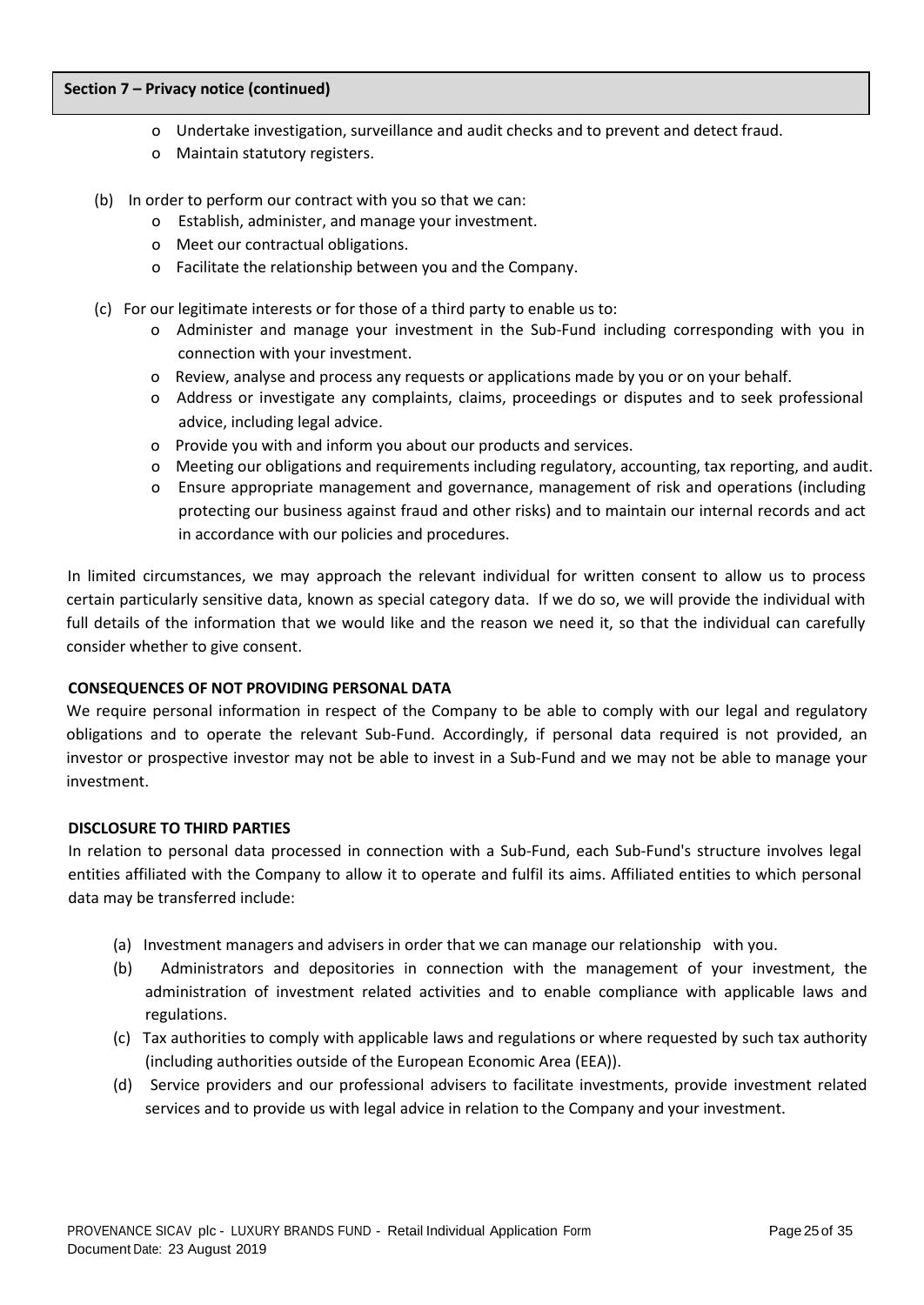### **Section 7 - Privacy Notice (continued)**

There may also be circumstances where we are obliged by law to disclose personal data, including to law enforcement agencies and applicable regulators.

### **LOCATION OF PERSONAL DATA**

It may be necessary for us or associated third parties to effect cross-border transfers of personal data, including to the United States of America and to countries outside the EEA. In some cases, personal data may be transferred to jurisdictions outside of Malta and the EEA that are not deemed to have data protection frameworks that are equivalent to those of the EEA. Such transfers may be to governmental, regulatory, or judicial authorities, auditors, legal advisors or agents as well as to sub- contractors engaged by us. In these situations, we will seek to put appropriate safeguards in place to maintain the security of your data. Please contact us if you would like to know more about these arrangements.

### **RETENTION OF YOUR DATA**

The Company and those third parties to whom personal data is transferred will retain that data if is necessary for the purposes set out above. In particular, the Company will hold certain personal data and other information regarding investors in Sub-Funds for at least if they remain investors. The retention period may extend beyond the investment term where necessary for the Company's legitimate interests, including to comply with legal or regulatory obligations or to facilitate the Sub- Fund's on-going administration and performance.

### **INDIVIDUAL RIGHTS**

Individuals whose personal data is processed by us have certain legal rights in respect of the information. These include:

- o the right to request access to personal data.
- o the right to obtain information about the use of personal data.
- $\circ$  the right to require rectification (correction) of errors in personal data without undue delay.
- $\circ$  the right to have personal data erased without undue delay in certain circumstances.
- $\circ$  the right to restrict the processing of personal data in certain situations.
- $\circ$  the right to receive personal data in a structured, commonly used and machine-readable format and transmit that data to a third party.
- o The right to be notified of rectification, erasure and restrictions
- o Right not to be subject to decisions based on automated processing

If an individual wish to exercise any of these rights and the Company has transferred that person's data to a third party, the Company will communicate that request to the relevant third party unless it would be impossible or involve disproportionate effort to do so.

#### **RIGHT TO WITHDRAW CONSENT**

In the limited circumstances where the individual may have provided their consent to the collection, processing and transfer of personal information for a specific purpose, the individual has the right to withdraw consent for that specific processing at any time.

To withdraw consent, please contact [provenance@tridenttrust.com.](mailto:provenance@tridenttrust.com) Once we have received notification that the individual has withdrawn consent, we will no longer process information for the purpose or purposes that the individual originally agreed to, unless we have another legitimate basis for doing so in law.

# **UPDATES**

This notice is under regular review and may be updated periodically and without prior notice to reflect changes in the Company's personal information practices.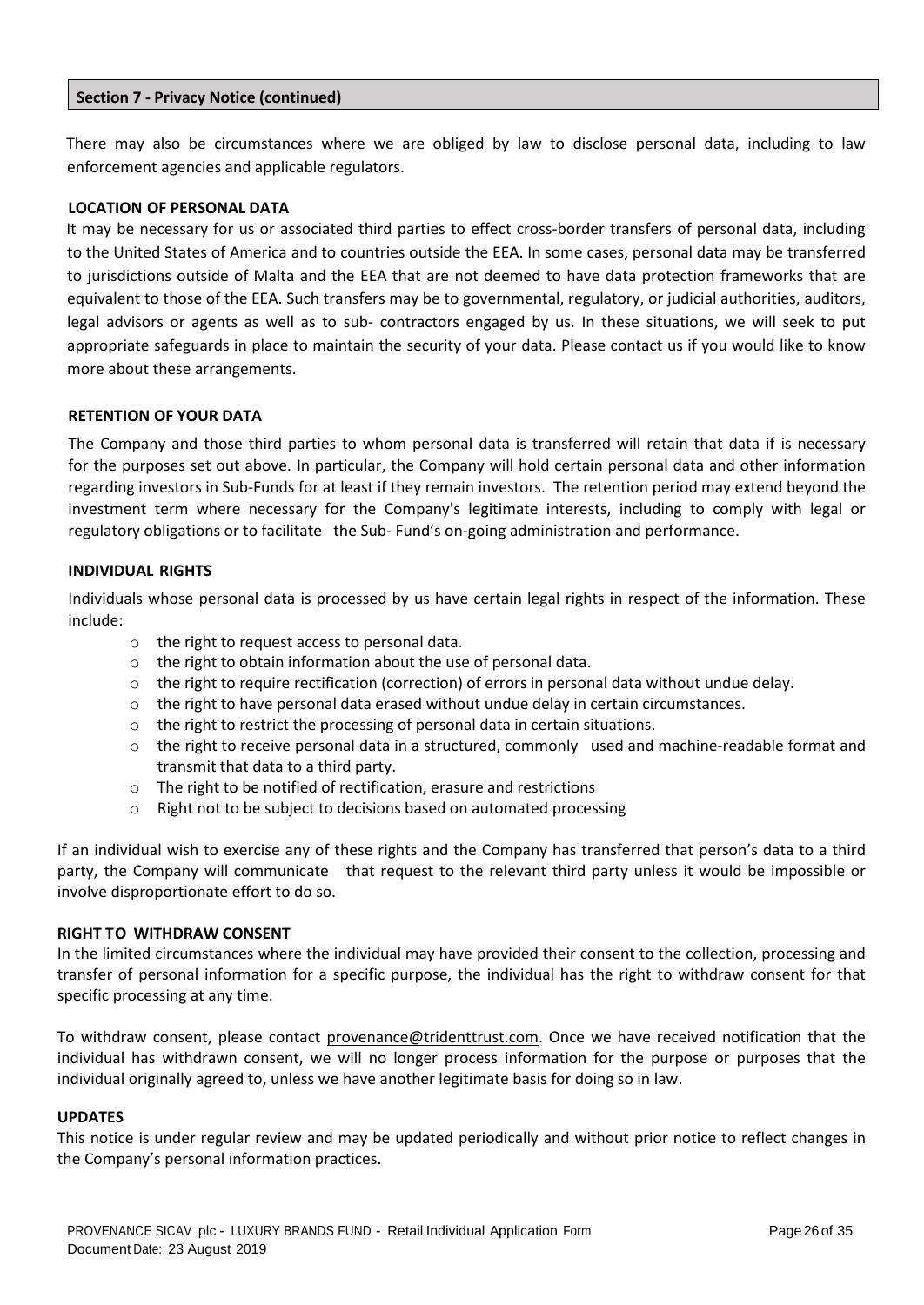### **Section 7 - Privacy Notice (continued)**

### **CONCERNS OR QUERIES**

Any questions about the contents of this notice use of personal data should be addressed to the Data Privacy Manager via email [provenance@tridenttrust.com](mailto:provenance@tridenttrust.com) or post at Second Floor, Orange Point, Dun Karm Street, Birkirkara By-Pass, Birkirkara, Malta BKR 9037.

Issues or concerns individuals have regarding their personal data can also be brought to the attention of the applicable supervisory authority in your country, where you live or work, or the location where the data protection issue arose.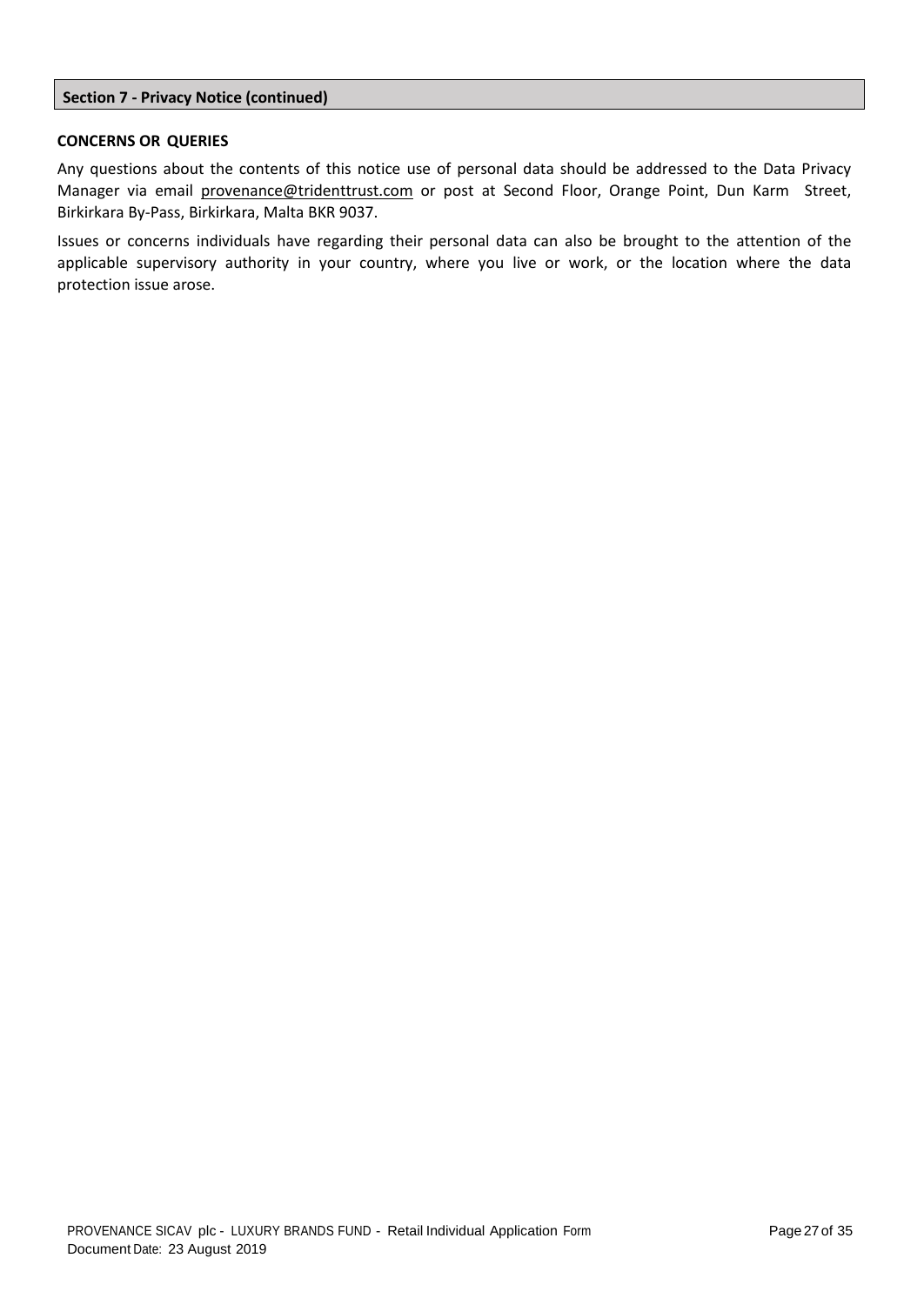**This section must be completed by ALL applicants to confirm their status as a Politically Exposed Person.**

**Please note: If an Investor is a legal entity or trust with one or more Individuals (either in the management body, a shareholder or beneficial owner) who meets the definition of the Politically Exposed Person, that person should fill and sign the Declaration themselves.**

*If necessary, please print multiple copies of this page.*

| <b>ENTITY DECLARATION</b><br>[Please tick ONE as appropriate] |                                                                                                                                                                             |  |
|---------------------------------------------------------------|-----------------------------------------------------------------------------------------------------------------------------------------------------------------------------|--|
|                                                               | We do not have PEP(s) involved in our structure.                                                                                                                            |  |
|                                                               | We do have PEP(s) involved in our structure.<br>In this case please ensure to make the PEP(s) complete and sign the declaration in the following Individual<br>Declaration. |  |
|                                                               |                                                                                                                                                                             |  |

| <b>INDIVIDUAL'S DECLARATION</b> |                                                                                                                                                      |  |  |  |  |
|---------------------------------|------------------------------------------------------------------------------------------------------------------------------------------------------|--|--|--|--|
|                                 | [please tick as appropriate]                                                                                                                         |  |  |  |  |
|                                 | <b>I am not a PEP</b> according to the PEP definition.                                                                                               |  |  |  |  |
| $\mathbf{r}$                    | I am a PEP according to the PEP definition.<br>If you are a PEP, please specify if:                                                                  |  |  |  |  |
|                                 | You are/you have been personally a PEP                                                                                                               |  |  |  |  |
| П                               | Your Immediate Family member is/ has been PEP, or you are a close associate of a PEP. In this case<br>provide the following information accordingly: |  |  |  |  |
|                                 | Name and Surname of the                                                                                                                              |  |  |  |  |
|                                 | person classified as a PEP:                                                                                                                          |  |  |  |  |
|                                 | Where applicable, specify the                                                                                                                        |  |  |  |  |
|                                 | type of relationship                                                                                                                                 |  |  |  |  |
|                                 | Where applicable, describe                                                                                                                           |  |  |  |  |
|                                 | the nature of the close                                                                                                                              |  |  |  |  |
| association:                    |                                                                                                                                                      |  |  |  |  |
|                                 |                                                                                                                                                      |  |  |  |  |

| Entity's       | I/We hereby declare that, as Legal Representative(s) of the Entity hereto, I/We am/are authorised<br>to make this certification on behalf of the Account                                                                    |
|----------------|-----------------------------------------------------------------------------------------------------------------------------------------------------------------------------------------------------------------------------|
| Representative |                                                                                                                                                                                                                             |
| Declaration:   | Holder and all statements made in this declaration are, to the best of my/our knowledge and<br>belief, accurate and complete. I/We also agree to notify you immediately of any modification to<br>any information provided. |
| Individual's   | I hereby declare that all statements made in this declaration are, to the                                                                                                                                                   |
| Declaration:   | best of my knowledge and belief, accurate and complete. I also agree to notify you immediately of<br>any modification to any information provided.                                                                          |

#### **First signatory**

Full Name and Surname / Capacity\* The Controller of Authorised Signature The Mate

**Second Signatory (***if applicable)*

Full Name and Surname *I* Capacity\* The Controller and Surname *I* Capacity\* Authorised Signature Controller and Surname *I* Cate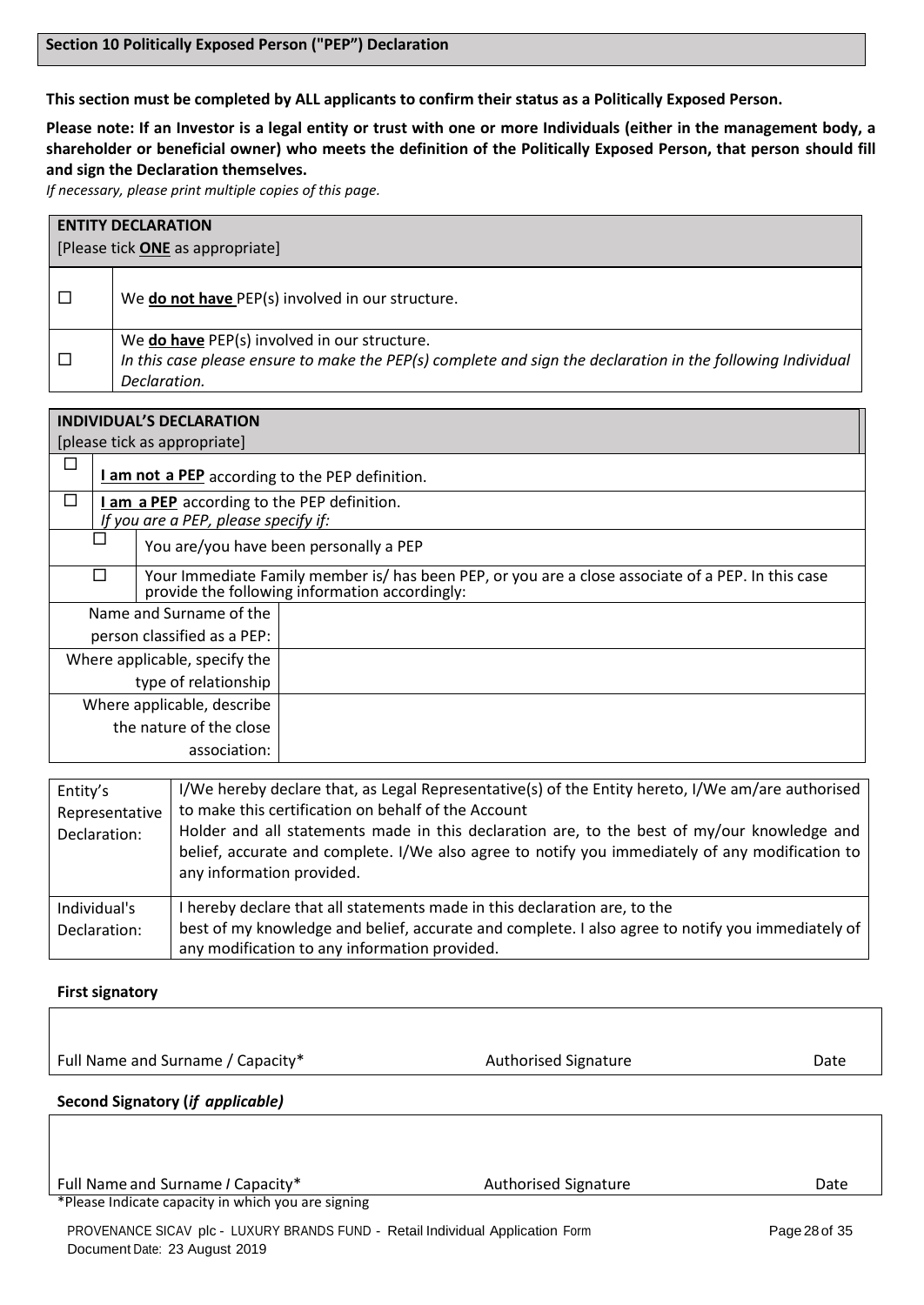#### **POLITICALLY EXPOSED PERSON DEFINITION**

In accordance with the Regulation 2 of the Prevention of Money Laundering and Funding of Terrorism Regulations ("PMLFTR"), a PEP is defined as a natural person who is or has been entrusted with prominent public functions and includes his immediate family members or persons known to be close associates of such persons, but shall not include middle ranking or more junior officials.

**A natural person who is or has been entrusted with a prominent public function shall include:**

(a) Heads of State, Heads of Government, Ministers and Deputy and Assistant Ministers and Parliamentary Secretaries;

(b) Members of Parliament;

(c) Members of the Courts or of other high-level judicial bodies whose decisions are not subject to further appeal, except in exceptional circumstances;

(d) Members of courts of auditors, Audit Committees or of the boards of central banks;

(e) Ambassadors, charge d'affaires and other high-ranking officers in the armed forces;

(f) Members of the administration, management or boards of State-owned corporations; and where applicable, for the purposes of (a) to (e), shall include positions held at the Community or international level.

**With respect to the term 'immediate family members' of PEPs, the PMLFTR provide that the term shall include:**  (a) the spouse, or any partner recognised by national law as equivalent to the spouse;

(b) the children and their spouses or partners; and the Parents.

**With respect to the term 'persons known to be close associates', the PMLFTR provide that the term shall include:** (a) a natural person known to have:

(1) joint beneficial ownership of a body corporate or any other form of legal arrangement;

(2) or any other close business relations with that PEP.

(b) a natural person who has sole beneficial ownership of a body corporate or any other form of legal arrangement that is known to have been established for the benefit of that PEP.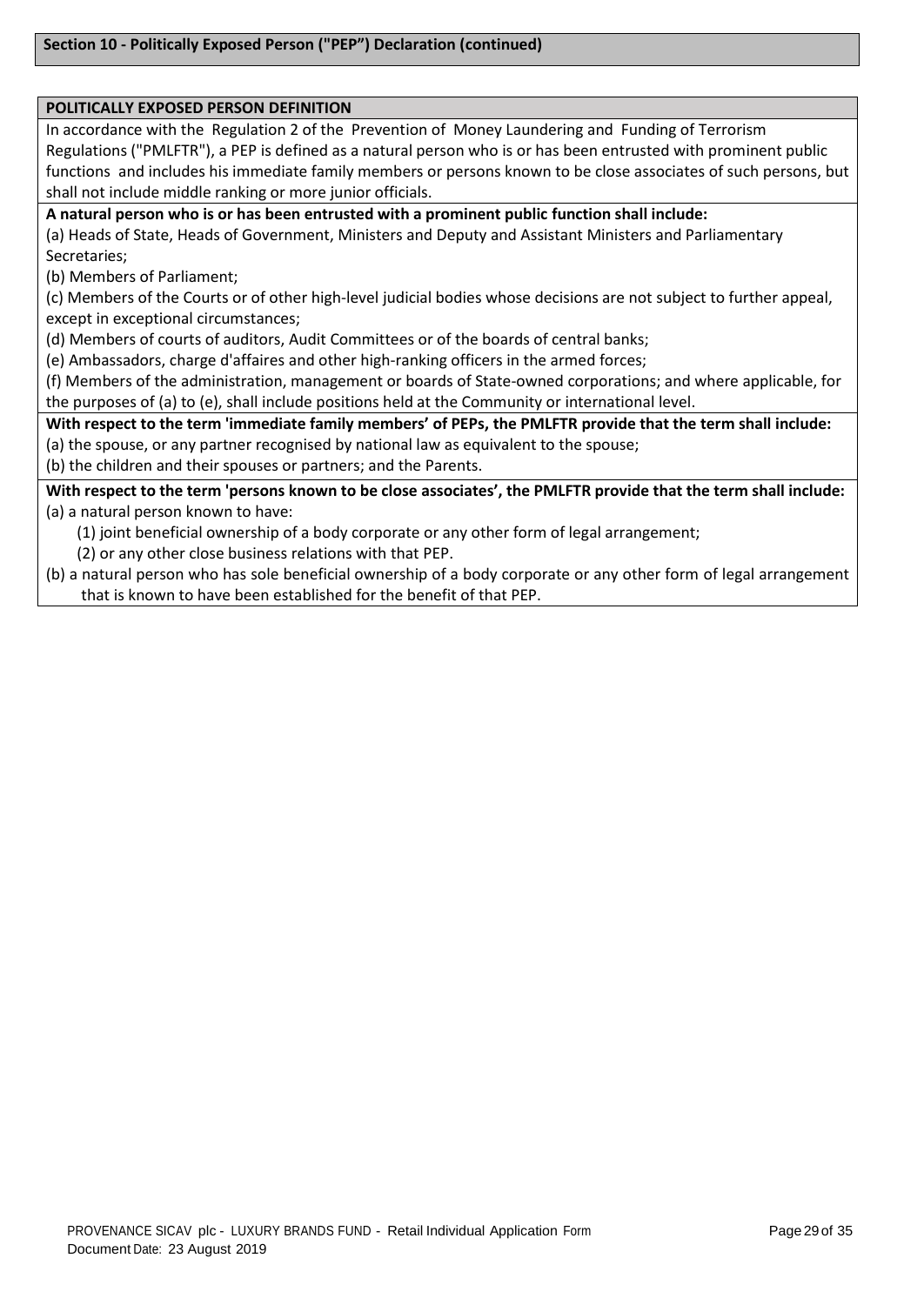### **Section 11 - Professional Intermediary Letter**

- -

-- -- All Professional Intermediaries need to supply the following letter addressed to Trident Fund Services (Malta) Limited on headed paper and signed by authorised signatories of the regulated entity (electronic copies of this letter are available from the Administrator on request).

Dear Sir

I

| Registered Name of Intermediary Company         |  |
|-------------------------------------------------|--|
|                                                 |  |
| Specify country or Jurisdiction where regulated |  |
|                                                 |  |
| specify Name of regulatory authority            |  |

We understand that in accordance with relevant legislation, in order to treat us as the client principal, you require us to give the following confirmations to Trident Fund Services (Malta) Limited:

Please tick as appropriate:

- 1.  $\Box$  that we are a regulated financial services business from a Reputable Jurisdiction", other than a trust and corporate service provider; **OR**
- 2.  $\Box$  a wholly owned subsidiary of a regulated financial services business meeting the definition in above, offering nominee or pensioner trustee services to our regulated parent company for no charge; **AND**
- 3. we hereby provide written confirmation to Praxis Fund Services (Malta) Limited that: 1. we, the Intermediary, have appropriate risk-grading procedures in place to differentiate between the Customer Due Diligence ("CDD") requirements for high and low risk relationships; 2. we conduct all necessary COD procedures in respect of our customers, including enhanced CDD measures for PEP and other high-risk relationships; 3. the account will only be operated by ourselves and that we have ultimate, effective control over the account.
- 4. we confirm that the purpose and nature of the business relationship between us, yourselves, and our client(s) is the investment in investment trusts or companies.

**SIGNATORIES** (Authorised signatories to sign in accordance with the powers of their signatory list. If signing under Power of Attorney, please provide a certified copy of POA.)

| Full Name and Surname / capacity | <b>Authorised Signature(s)</b> | Date |
|----------------------------------|--------------------------------|------|
|                                  |                                |      |
|                                  |                                |      |

- \* for the current list of Reputable Jurisdictions defined by Malta Financial Intelligence Analysis Unit please contact the Administrator
- \*\* please ensure that this letter is signed by valid authorised Signatories and a certified true copy of the relevant authorised signatory list is also provided.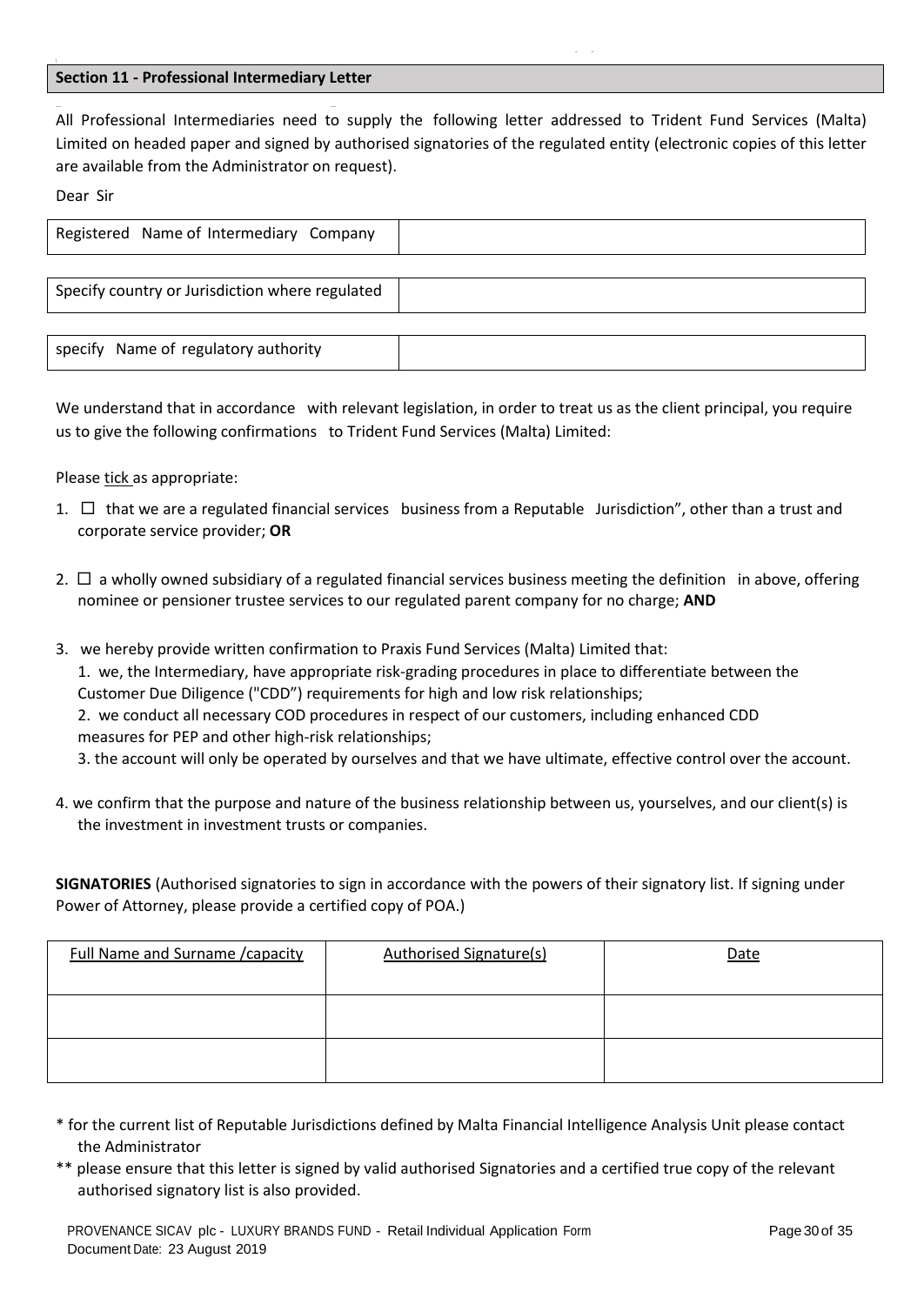#### **Section 12 - Additional Subscription Form**

### **Please complete this page in BLOCK CAPITALS**

l/We the undersigned having received and read a copy of the Fund Documents hereby apply to subscribe for additional Investor Shares in **Luxury Brands Fund,** a sub-fund of Provenance SICAV plc, at the next available dealing date.

Please refer to the Offering Supplement for cut off times.

| REGISTERED NAME                        |                                                                                     |
|----------------------------------------|-------------------------------------------------------------------------------------|
| ACCOUNT DESIGNATION<br>(IF APPLICABLE) | The Account Designation is used in respect to client account! bond or policy number |
| <b>HOLDER CODE</b>                     |                                                                                     |

| <b>SHARE CLASS</b>                      | Amount (Please specify the amount in the relevant class and currency box) |     |            |  |
|-----------------------------------------|---------------------------------------------------------------------------|-----|------------|--|
| Institutional<br><b>Investor Shares</b> | GBP                                                                       | EUR | <b>USD</b> |  |
| Retail<br>Investor Shares               | GBP                                                                       | EUR | <b>USD</b> |  |

| DATE FUNDS WERE REMITTED |  |
|--------------------------|--|

Initial and subsequent subscriptions must be a minimum of 1,000 in the relevant currency.

# **By signing below (in accordance with signing instructions previously supplied):**

(a) I/We confirm that the application is made on the terms and conditions set out in the Application Documents.

(b) I/We certify the above information to be true and correct and that Mille will supply the required information with my/our application (all applicants to sign).

(c) I/We confirm that there have been no alterations to my/our particulars as detailed on my/our previous application/s and if there are changes Mille will inform the Administrator and arrange to complete and return a new application form to the Administrator.

(d) I/We have read and understood the undertakings and warranties listed in the Prospectus of the Company. I/We further understand and agree that by signing this Application Form or the Additional Application Form I am / we are also making each of these undertakings and warranties as though they were included in this Application Form or the Additional Application Form.

**SIGNATORIES** (Authorised signatories to sign in accordance with the powers of their signatory list. If signing under Power of Attorney, please provide a certified copy of POA.)

| Full Name and Surname / Capacity | Authorised Signature(s) | <u>Date</u> |
|----------------------------------|-------------------------|-------------|
|                                  |                         |             |
|                                  |                         |             |

\*If you email or fax this Additional Subscriptions Form, please mail the originals (clearly marked "Duplicate") to the Administrator to arrive within seven business days of the date of the email/fax. Note, contract notes will only be issued on receipt of original documents.

The Administrator: Trident fund services (Malta) Ltd, Second Floor, Orange Point Building, Dun Karm street, Birkirkara by-Pass, Birkirkara, BKR 9037, Malta Tel: +356 23715500 Fax: +356 21442534 Email: [provenance@tridenttrust.com](mailto:provenance@tridenttrust.com)  Web: https://tridenttrust.com/locations/malta/

- -